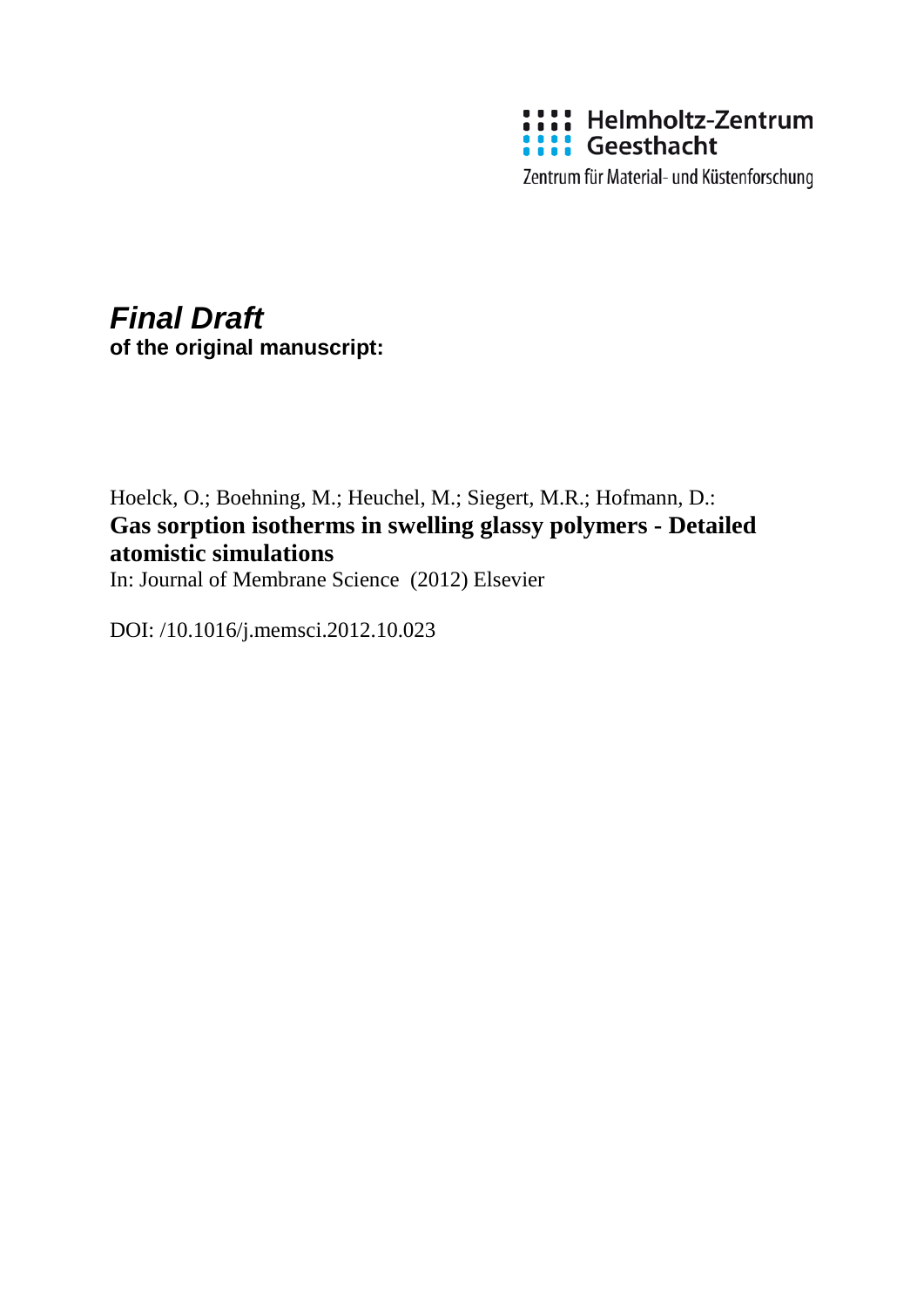# *Gas Sorption Isotherms in Swelling Glassy Polymers - Detailed Atomistic Simulations*

Ole Hölck<sup>1,2</sup>, Martin Böhning<sup>\*1</sup>, Matthias Heuchel<sup>3</sup>, Martin R. Siegert<sup>3,4</sup>, Dieter Hofmann<sup>3,5</sup>

<sup>1</sup> BAM Federal Institute for Materials Research and Testing, Unter den Eichen 87, 12205 Berlin, Germany

 $2$  current affiliation: Fraunhofer IZM, Environmental and Reliability Engineering, Gustav-Meyer-Allee 25, 13355 Berlin, Germany

<sup>3</sup>HZG Helmholtz-Zentrum Geesthacht, Centre for Biomaterial Development, Kantstr. 55, 14513 Teltow, Germany

4 current affiliation: Max-Delbrück-Center for Molecular Medicine (MDC), Robert-Rössle-Straße 10, 13125 Berlin-Buch, Germany

<sup>5</sup> current affiliation: Fraunhofer IAP, Geiselbergstr. 69, 14476 Potsdam-Golm, Germany

#### RECEIVED DATE:

\*Corresponding author: E-mail: Martin.Boehning@bam.de.

Telephone:++49 30 8104-1611. Fax: ++49 30 8104-1617.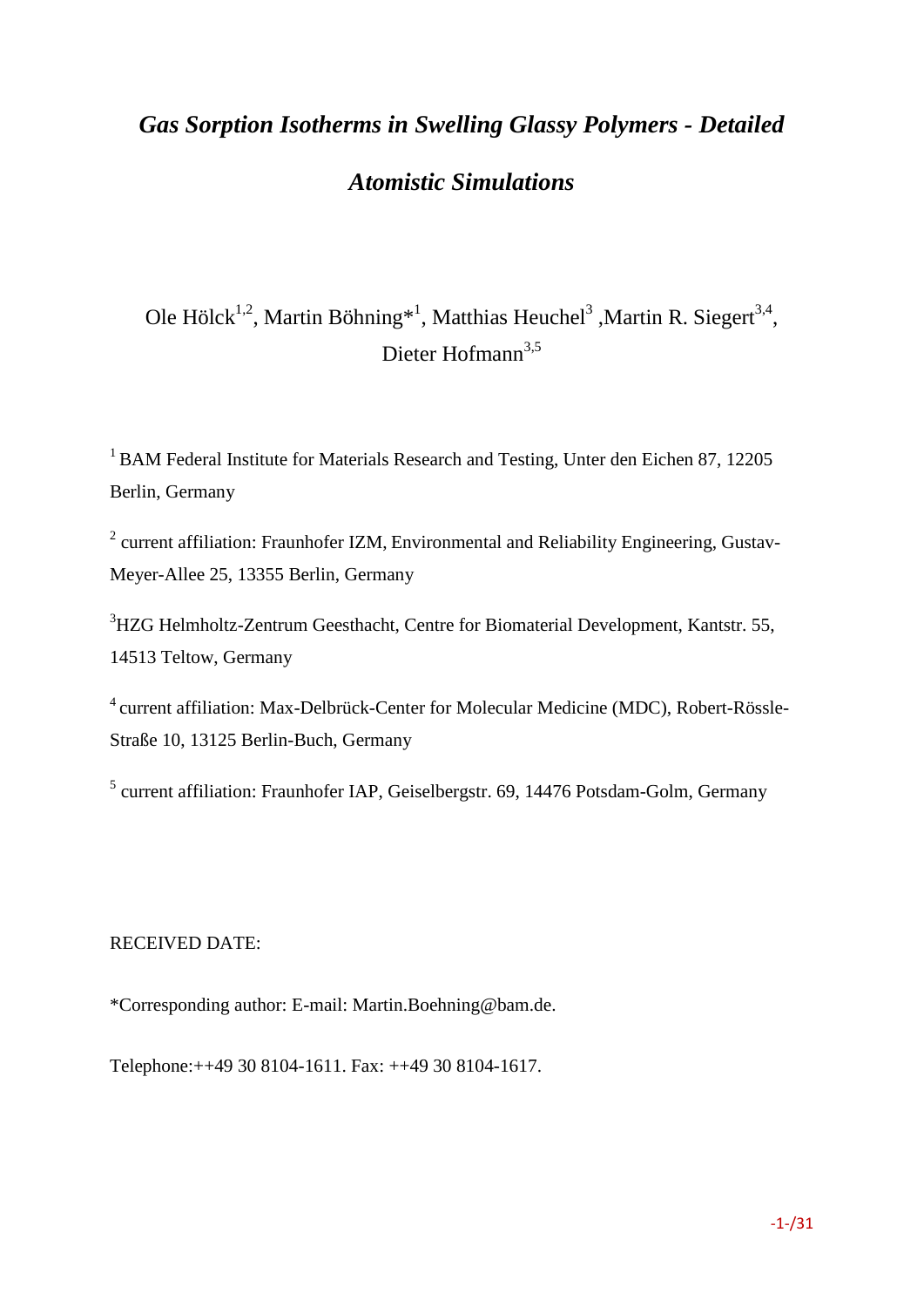#### **Abstract**

Detailed atomistic simulations were carried out for swelling polymer/gas systems related to experimental sorption and dilation data for  $CO<sub>2</sub>$  and  $CH<sub>4</sub>$  in three glassy polymers (polysulfone PSU, the polyimide 6FDA-TrMPD, and a polymer of intrinsic microporosity PIM-1) at 308 K (35 °C) and pressures up to 50 bar. Corresponding experiments were performed with a gravimetric sorption balance and a dilatometer based on a capacitance distance sensor. For each polymer/gas system molecular packing models were prepared and equilibrated for two reference states: the pure polymer is taken as reference for the respective "unswollen" state and similarly the state of the highest penetrant pressure reached in the corresponding experiment is taken to represent the "swollen" state. Models for the latter were constructed in agreement with experimental data (pressure, temperature, gas concentration and volume dilation). Concentration-pressure isotherms of each polymer/gas system were obtained using Grand Canonical Monte Carlo (GCMC) simulations for both reference states (depleted of gas molecules), which are in good agreement with the experimental data in the respective pressure range. As expected these isotherms – due to the simulation technique used, merely based on hole-filling in a static host matrix - do not represent the sorption behavior over a broader range of gas pressures which may involve significant structural rearrangements as well as swelling and relaxational phenomena. Nevertheless, a linear combination of the two GCMC-isotherms allows the interpolation in order to describe the nonlinear gas sorption in the glassy polymers under investigation covering the penetrant pressure range between the reference states in good agreement with the experimental results.

*KEYWORDS. Gas sorption, dilation, molecular modeling, polysulfone, polyimide, polymer of intrinsic microporosity (PIM-1)*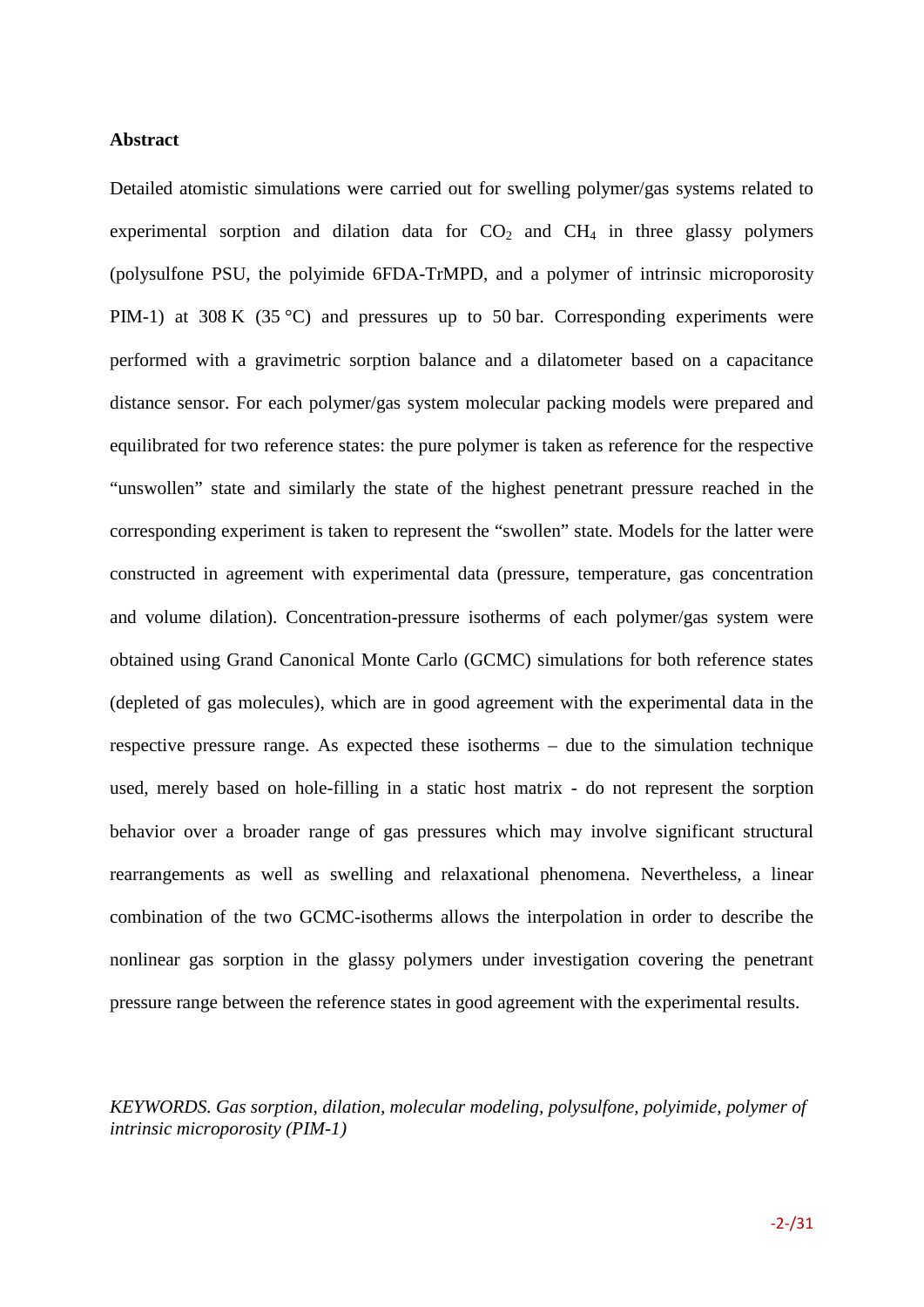#### **1 Introduction**

The behaviour of amorphous polymers in contact with gas atmospheres is still an area of both, fundamental scientific interest and applied industrial research. Applications of gas/polymer systems range from the use as barrier materials or protective coatings to active layers in sensor applications ('artificial nose') and of course the field of gas separation membranes. In many of these applications, higher concentrations of small penetrant molecules may lead to changes of the polymer, such as swelling or plasticization. This effect is utilized in processing applications, where, e.g., supercritical carbon dioxide  $(CO<sub>2</sub>)$  can be used as a plasticizer.<sup>[1](#page-29-0)</sup>

<span id="page-3-1"></span><span id="page-3-0"></span>The phenomenon of penetrant induced plasticization of glassy polymers is also observed in gas separation membranes<sup>[2](#page-29-1)</sup>. The observed plasticization and the associated relaxations in the polymer matrix change its local structure and *free volume*, and thereby affect the permselectivity of the material<sup>[3](#page-29-2)</sup>. The origin and mechanism of these structural relaxations are not fully understood, yet, as are the factors that influence solubility and mobility of the plasticizing penetrant. At present, this lack of knowledge still leads to development strategies for new or optimized materials, which are in part determined by trial and error. A deeper understanding of the phenomena that accompany gas sorption on the molecular level is therefore needed to control material properties and enable a targeted design of functional materials. In order to address this topic, in this work laboratory experiments are combined with detailed atomistic molecular simulations. In a previous publication we presented our approach, including also a thorough kinetic analysis of the sorption and dilation experiments as well as their interpretation in the framework of phenomenological models, using the example of carbon dioxide in polysulfone  $(PSU)^4$  $(PSU)^4$ . Molecular models of selected reference states (with respect to penetrant loading and dilation) were analyzed in regard to their free volume characteristics and sorption isotherms were calculated based on Grand Canonical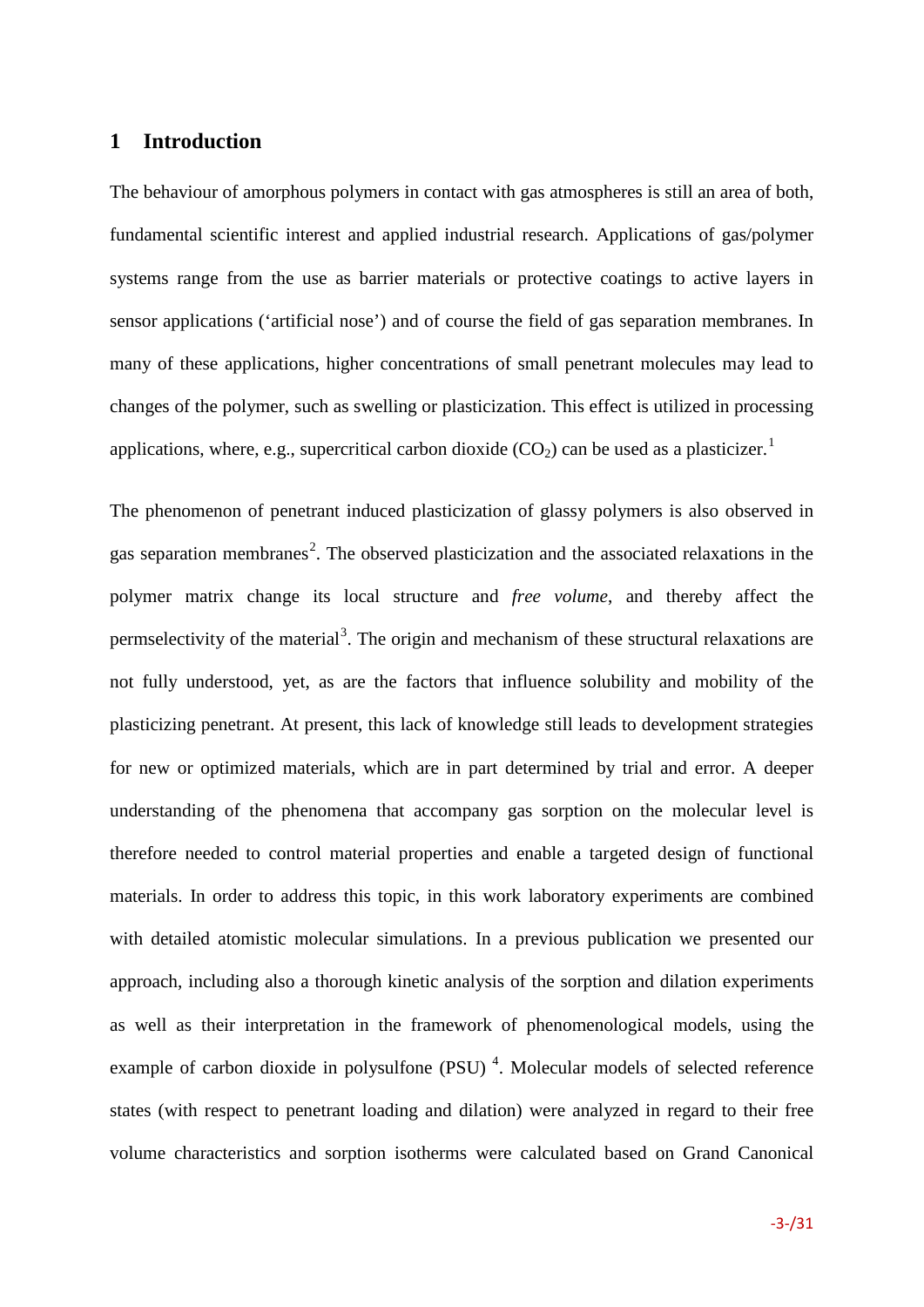Monte Carlo (GCMC) simulations. In this paper we focus on the sorption isotherms obtained based on this approach for additional glassy polymers and carbon dioxide and methane.

#### **Molecular modeling of glassy polymers**

Forcefield based Molecular Dynamics (MD) simulations are performed in femtosecond steps, but reliable results are usually not obtained until a nanosecond of net simulation time has been attained. Using periodic boundary conditions it is feasible to represent the essential behavior and properties using relatively small models of a few thousand atoms<sup>[5](#page-30-0)</sup>. Molecular packing models of amorphous polymers may be analyzed using several established methods in order to reveal structural features on an atomistic level, such as densities and the free volume distribution<sup>[6](#page-30-1)</sup>, or dynamic properties, such as kinetic energies or diffusivities of penetrant molecules<sup>[7](#page-30-2),[8](#page-30-3)</sup> from a molecular dynamics (MD) simulation run.

Limitations with respect to size of the models as well as of the simulation timescale up to several nanoseconds still constitute a significant constraint when glassy polymers exhibiting a complex structure and higher fractional free volume (FFV) are to be investigated. However, just these features often have to be regarded as a prerequisite for materials with potential as high performance materials with good permselectivities for membrane separation applications. This is even more true when dilation and plasticization phenomena affect the penetrant sorption and transport in the polymeric matrix which is often the case at higher concentration levels of penetrants strongly interacting with the polymer.

Initiated by membrane applications, several investigations took place in the field of gas sorption in glassy polymers that utilize detailed atomistic molecular simulation techniques. The basic simulation techniques related to materials science of polymeric membranes are well  $d$ ocumented in $\degree$ .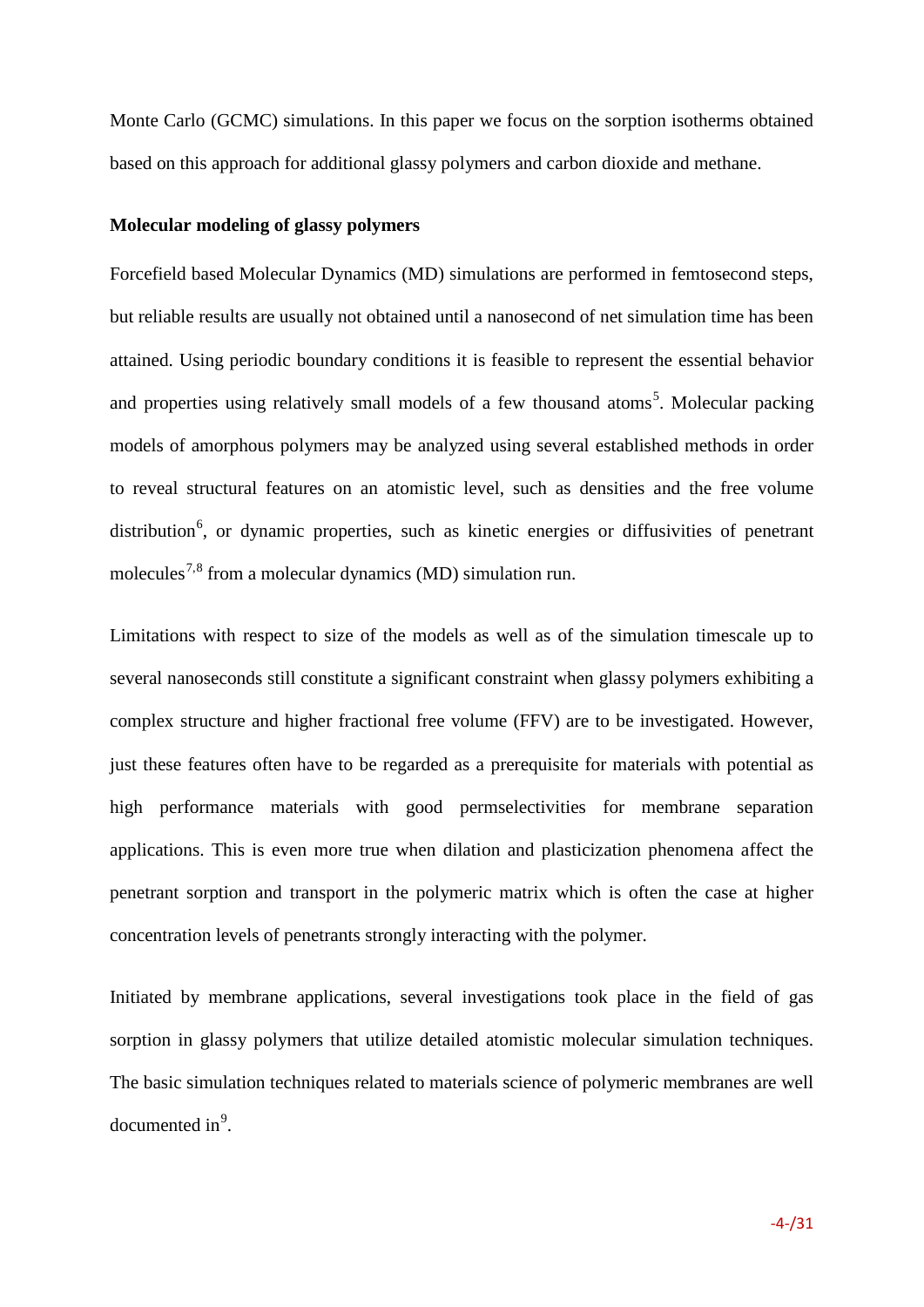For the calculation of solubilities of small penetrants in dilute solutions, the Widom method<sup>[10](#page-31-0)</sup> has been implemented for glassy polymers by Gusev and Suter  $11,12$  $11,12$ . A more generalized direct-particle-deletion scheme for the investigation of larger penetrants at higher concentrations has been developed by Siegert et al.<sup>[13](#page-31-3)</sup> on the basis of an algorithm applicable to model systems by Boulougouris et al.<sup>[14](#page-31-4)</sup>. Cozmuta et al.<sup>[15](#page-31-5)</sup> investigated solubilities of several polymer/gas systems using a combined MD and GCMC simulation method to calculate the Henry's constant (see eq. [3\)](#page-19-0). Wang et al.<sup>[16](#page-31-6)</sup> recently presented a study of diffusion and solubility in the high free volume polymer PTMSP, linking the temperature dependency of the permeability to that of the distribution of cavity sizes, with reasonable agreement to experiments. Latterly, Eslami and Müller-Plathe<sup>[17](#page-31-7)</sup> describe a novel computational method  $18$ to calculate solubilities of several gases in polystyrene over a wide range of temperatures and pressures. With a combination of calculated excess chemical potentials and partial molar volumes, both by utilizing the Widom test particle insertion method, they predicted sorption isotherms for several gases in polystyrene which are in good agreement to experimental data.

As mentioned above, some methods already exist to predict gas transport properties of polymers from simulations. Often well agreeing results were obtained for ideal circumstances – small penetrant gases, rubbery polymers and low penetrant concentrations; they frequently failed when applied to less moderate conditions – e.g., high penetrant concentrations, long time scales, large penetrants or glassy polymers with complex structure.

The time scale of MD simulations is limited to a few nanoseconds and therefore it is not possible to directly simulate relaxations of the glassy matrix as they are observed experimentally. Experiments, on the other hand, yield results of the real macroscopic system, and though molecular details cannot be observed individually, the accumulated effects permit the analysis through models on a statistical or phenomenological basis.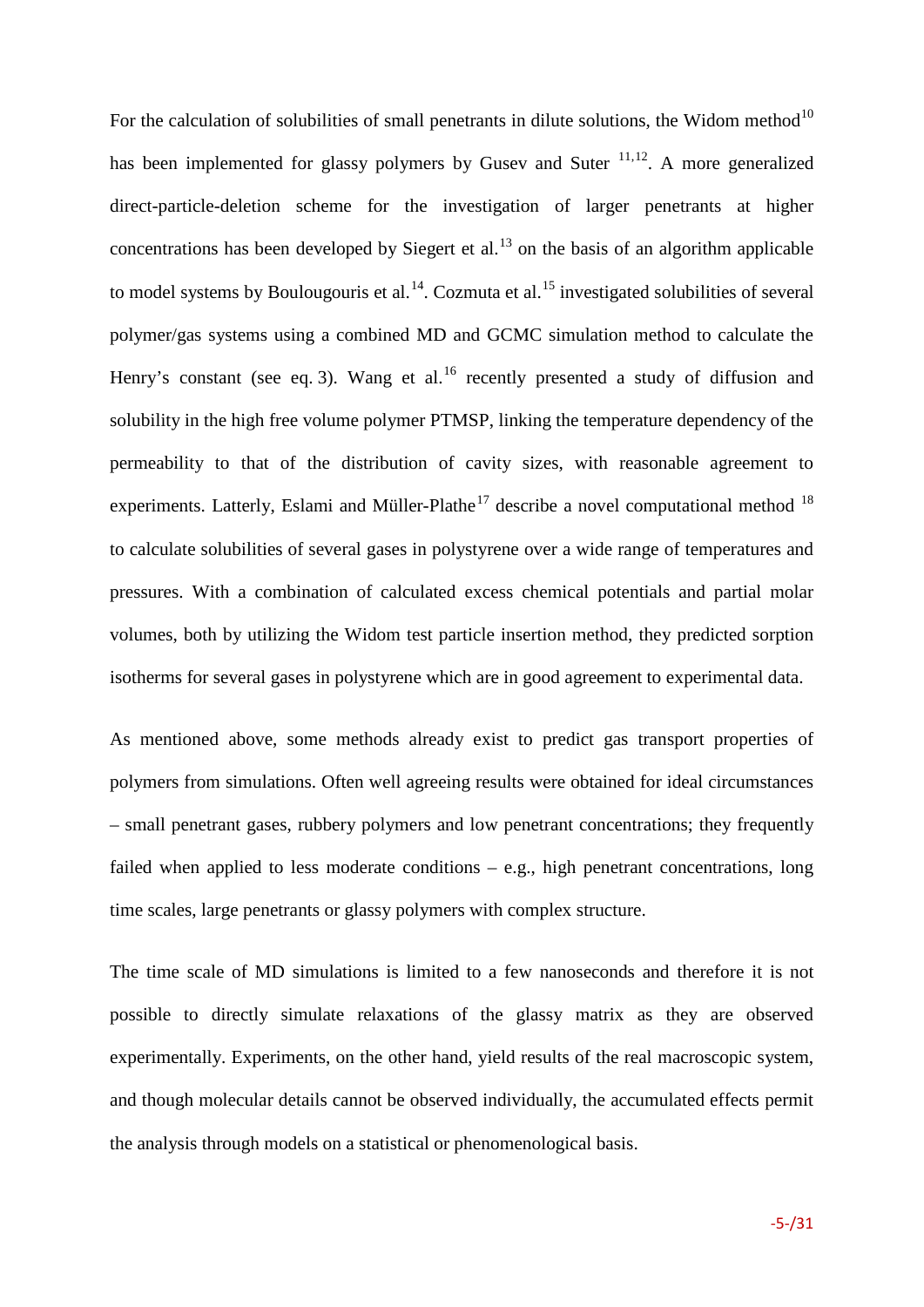The aforementioned gas induced plasticization of polymers presents such a case where the gap of time scales between experiment and available simulation time amounts to several orders of magnitude.

<span id="page-6-3"></span><span id="page-6-2"></span><span id="page-6-0"></span>As in previous work<sup>[4,](#page-3-0)[19,](#page-31-9)[20,](#page-31-10)[21](#page-31-11)</sup> we pursue a new approach of a combined analysis of experimental and modeling results in order to establish, where possible, a convergence of boundary conditions or, alternatively, identify and isolate comparable aspects of these seemingly incompatible methods. This work concentrates on the investigation of sorption isotherms measured experimentally and their comparison to simulated sorption isotherms utilizing the models of two reference states built from experimental input.

The investigated polymer/gas systems were selected with respect to application aspects of gas separation. The permeation of gaseous penetrants through polymeric membranes is a rather complex process, involving a gas mixture and a steady-state concentration gradient through the membrane. Properties of the membrane material and its changes as well as transport properties of the gases are therefore not easily attributed to individual phenomena. The fundamental processes of penetrant sorption, transport (diffusion) and relaxation of the matrix underlying the gas separation are, with regard to the combined analysis of experiment, phenomenology and simulation, better investigated utilizing sorption and dilation isotherms of single gases. Here, the step by step procedure of increasing the pressure allows a thorough kinetic analysis and the determination of (quasi-) equilibrium conditions.

<span id="page-6-1"></span>Six polymer/gas systems were selected for investigation in this work.  $CO<sub>2</sub>$  and  $CH<sub>4</sub>$  were selected as penetrant gases because of their vital roles in industrial applications and because of their differing molar, thermodynamic and plasticization properties. Polysulfone (PSU) is a widely investigated conventional glassy polymer with regard to  $CO_2$  sorption<sup>[22](#page-31-12),[23,](#page-31-13)[24](#page-31-14),[25,](#page-31-15)[26,](#page-31-16)[27,](#page-31-17)[28](#page-31-18)</sup>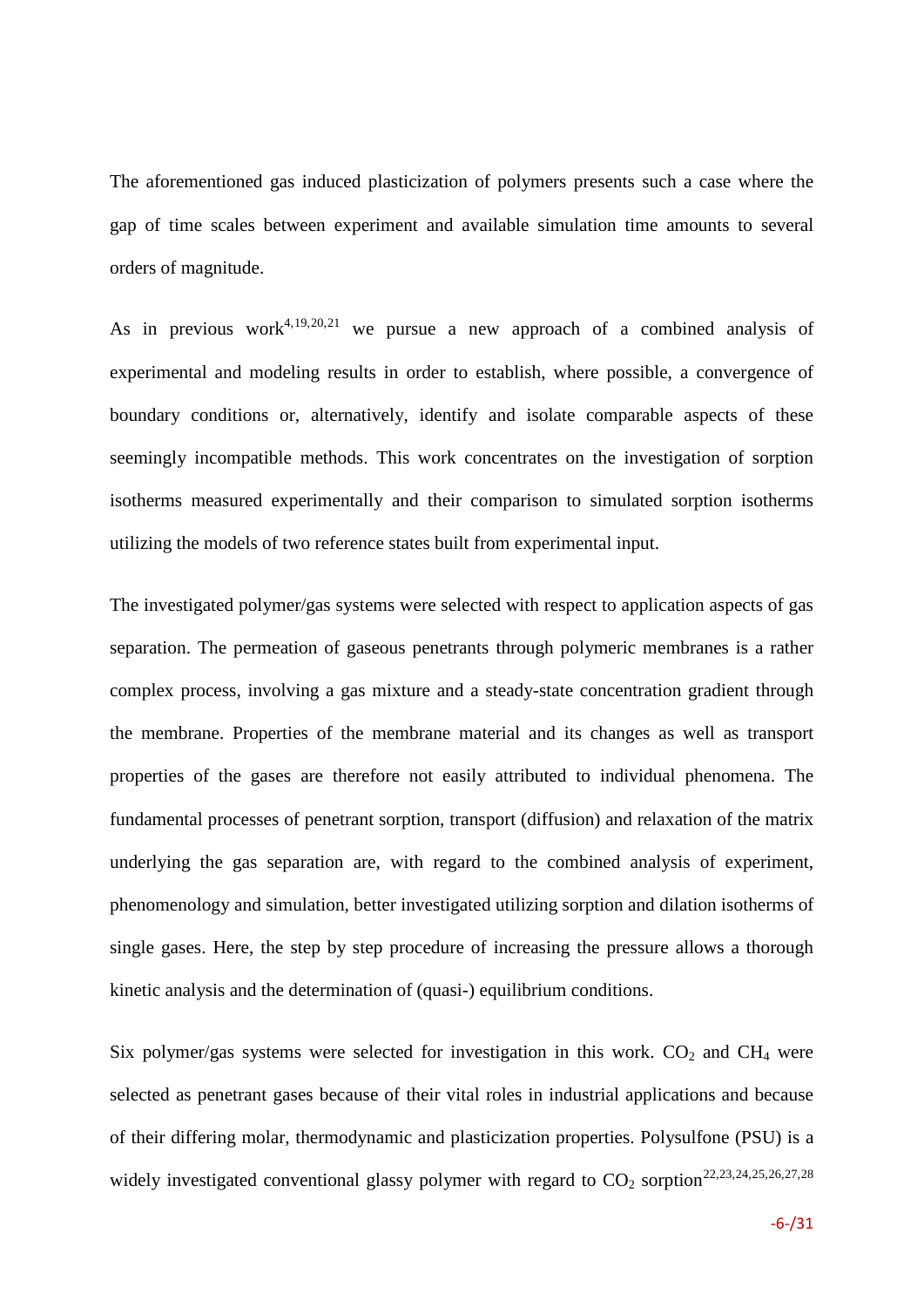<span id="page-7-2"></span><span id="page-7-1"></span><span id="page-7-0"></span>and can therefore be used to validate the experimental procedures used in this work. Polymers of the class of 6FDA-polyimides, generally exhibiting a larger *free volume* than PSU, are known to show excellent transport and solubility characteristics with respect to gas separation applications. They furthermore tend to be susceptible to plasticization<sup>[29](#page-31-19)</sup>, making the 6FDA-TrMPD (PI4) an ideal choice for the desired investigations. Different *free volume* characteristics may be expected to be present in *polymers of intrinsic microporosity* (PIMs). This new class of polymers, with structures of varying degree of order, shows promising features which have yet to be fully investigated<sup>[30,](#page-31-20)[31](#page-31-21),[32](#page-31-22),33</sup>, especially with respect to gas sorption properties. For this study the amorphous, membrane forming polymer PIM-1 was selected<sup>[34](#page-31-6)</sup>. It has to be noted that for this polymer different states depending on the sample preparation and history have been identified<sup>[35](#page-31-7)</sup>, cf. our preparation described in section [2.1.1](#page-8-0). In contrast to other simulation studies addressing membrane properties (e.g. for PIM- $1^{36,37}$  $1^{36,37}$  $1^{36,37}$  $1^{36,37}$  $1^{36,37}$ ), we attempt to describe the sorption behaviour over a wide range of pressures up to 50 bar taking into account the swelling induced by the pentrant molecules.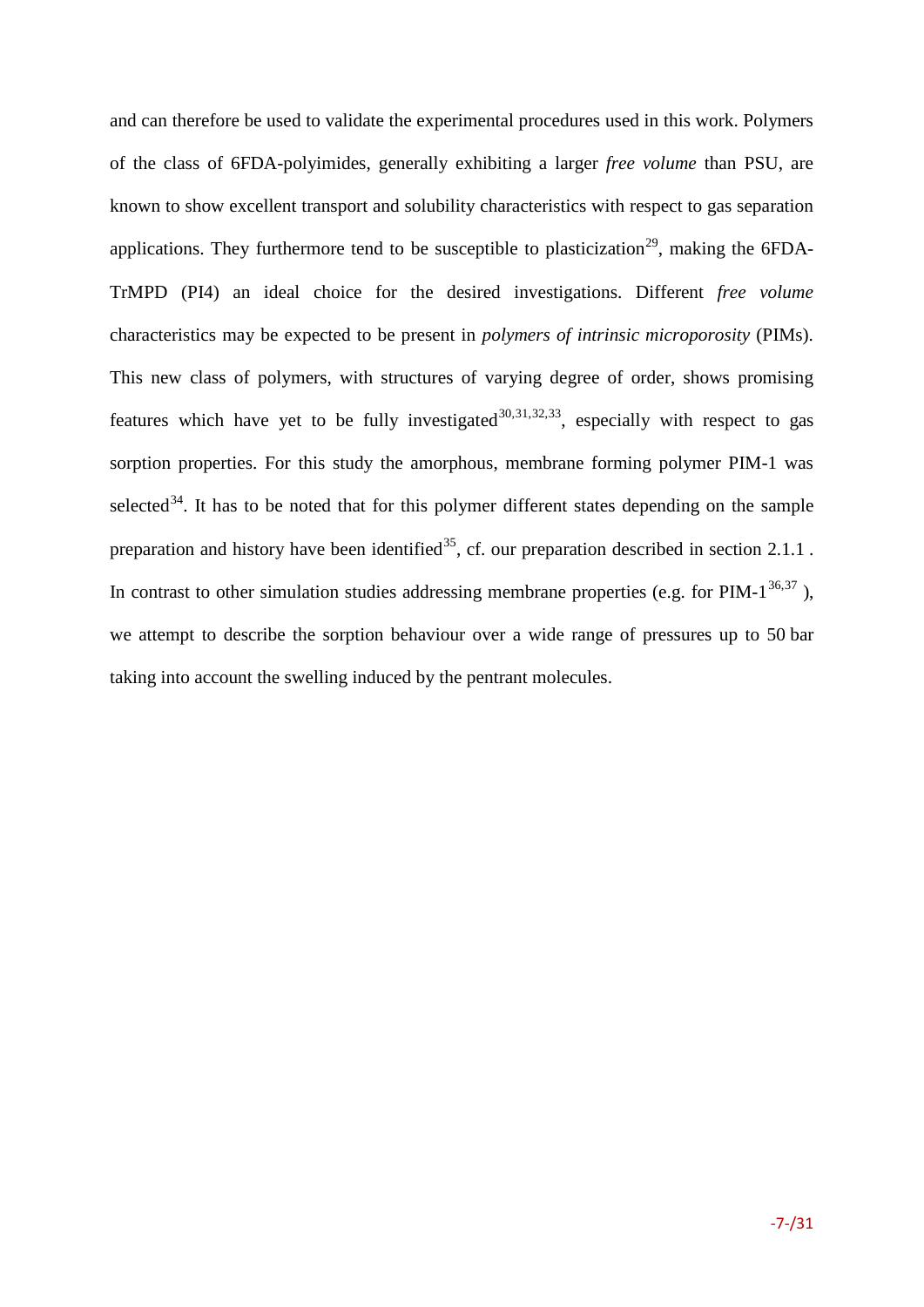#### **2 Experimental**

#### **2.1 Materials**

#### <span id="page-8-0"></span>**2.1.1 Sample Preparation**

Commercial poly(sulfone) (Ultrason S) was obtained from BASF AG, Germany, as a melt extruded film of 100 µm thickness. DSC-measurements at 10 K/min showed non-crystallinity and a glass transition at  $T_g=190^\circ$ C. Measurements in a density-gradient column yielded a density of  $\rho = 1.24$  g/cm<sup>3</sup>.

<span id="page-8-1"></span>The polyimide 6FDA-TrMPD (PI4) was synthesized<sup>[38](#page-31-24)</sup> at GKSS Research Centre<sup>[\\*](#page-8-2)</sup>. Films were obtained from the resulting flakes by dissolving in dichloromethane and spreading onto a glass plate by a coating knife. After slow solvent evaporation in a chamber of decreasing solvent vapor atmosphere, the films were shortly immersed in water to detach from the glass plate and then vacuum dried at  $150^{\circ}$ C, resulting in dry films of  $120 \mu$ m thickness. The glass transition temperature was determined to be  $T_g=380^{\circ}C$  (DSC, 10K/min) and a density of  $p=1.352$  g/cm<sup>3</sup> was found (density gradient column, aqueous Ca(NO<sub>3</sub>)<sub>2</sub> solution).

The polymer of intrinsic microporosity<sup>[39](#page-31-25),[40](#page-31-26)</sup> PIM-1 was also synthesized at GKSS Research Centr[e\\*](#page-8-1) [41.](#page-31-13) The yellow powder was dissolved in chloroform and cast into a Petri dish inside a chamber of decreasing chloroform vapor atmosphere. Immediately after detaching the films in water, they were immersed in ethanol for 8 hours to reduce the water content and then vacuum dried at 150°C for 12h. The transparent film of yellow color had a thickness of d=150 µm and a density of  $p=1.124$  g/cm<sup>3</sup>. PIM-1 does not show a glass transition below the degradation temperature of T<sub>deg</sub>≈350°C.

<span id="page-8-2"></span>now HZG Helmholtz Zentrum Geesthacht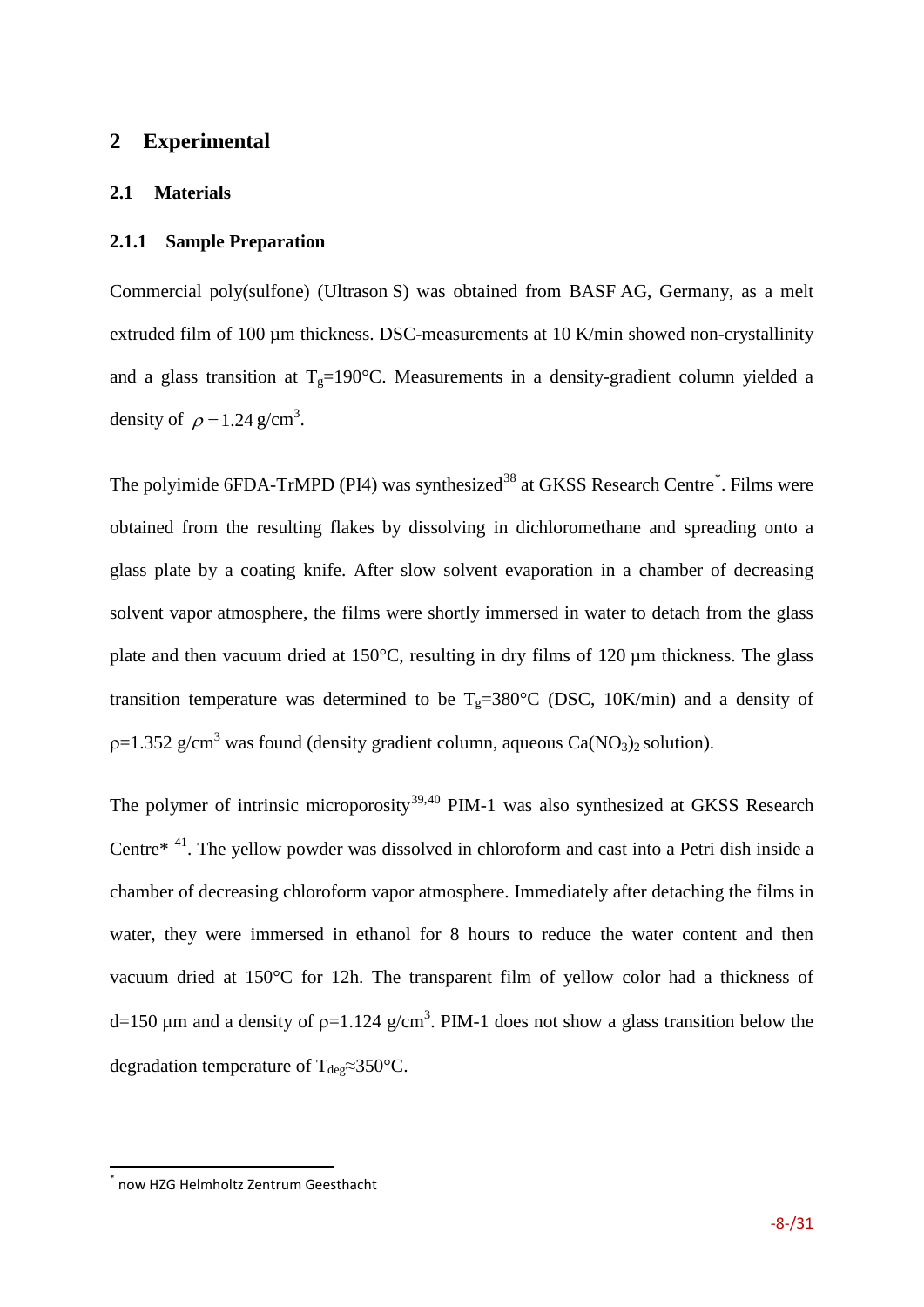

<span id="page-9-0"></span>Figure 1. a) Chemical structure of poly(sulfone) (PSU), b) 6FDA-TrMPD polyimide (PI4) and c) PIM-1. In the corresponding equilibrated models of a single repeat unit (right), atoms are represented by spheres of van der Waals radii: Sulfur (S): yellow; Oxygen (O): red; Carbon (C): grey; Hydrogen (H): white; Nitrogen (N): purple; Fluorine (F): light blue.

The chemical structures of all three polymers are depicted in figure [1](#page-9-0) along with a 3Drepresentation of the monomers by the van der Waals radii of the atoms.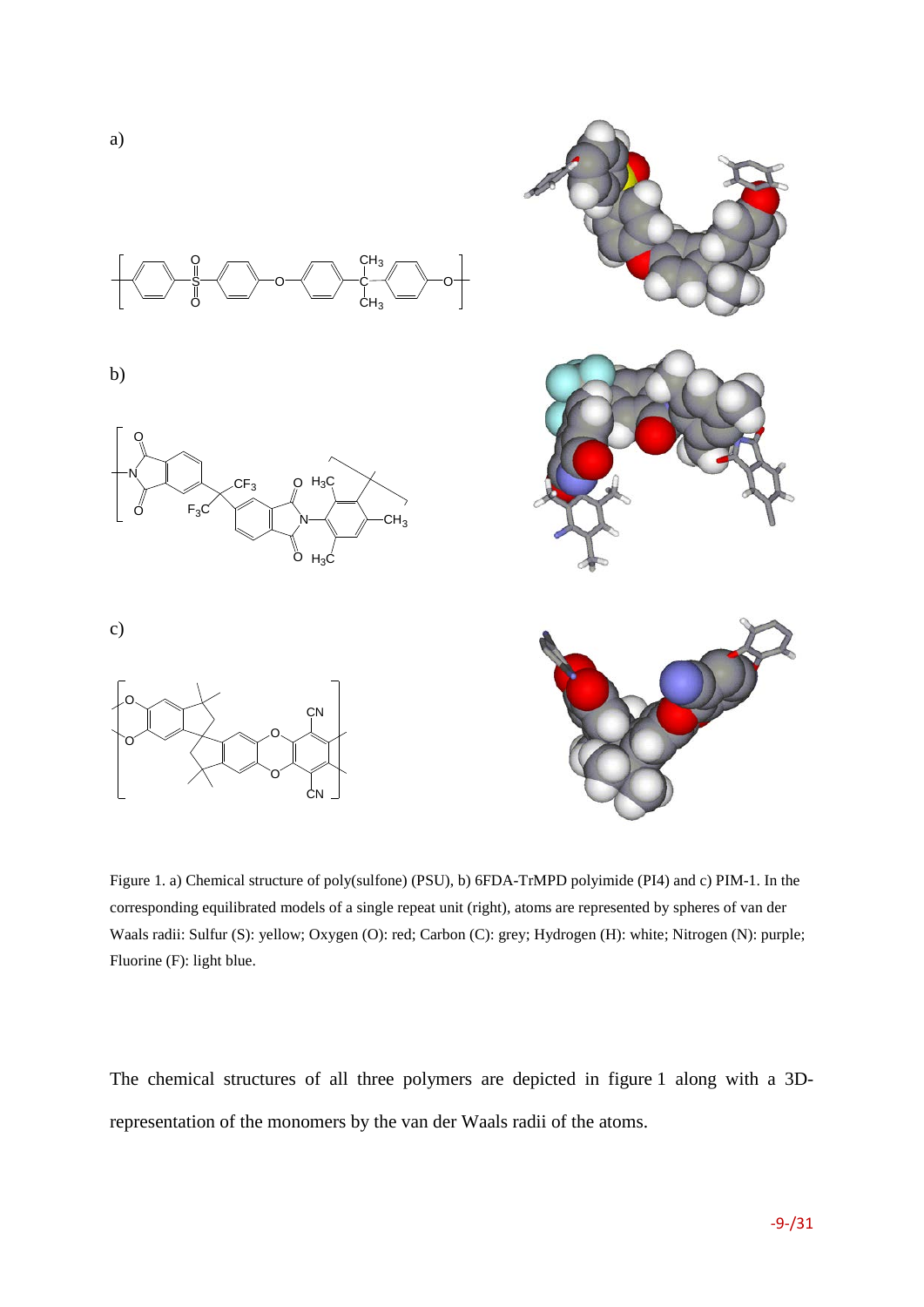#### **2.1.2 Gases**

Carbon dioxide  $(CO_2)$  and methane  $(CH_4)$  of purity >99.5 % were used as received from Air Liquide Deutschland GmbH.

#### **2.2 Sorption and dilation measurements**

Gravimetric sorption measurements were carried out using an electronic microbalance Sartorius M25D-P of Sartorius GmbH (Göttingen, Germany) which is situated in a pressure cell designed to bear pressures well over 50 bar. The film sample of uniform thickness was cut into several pieces  $(\sim 10x10x0.1 \text{ mm})$  and put onto the balance pan inside the cell, which is then evacuated at  $p<10^{-5}$  mbar until any significant weight change has ceased. After degassing of the sample, the gas-pressure  $(CO_2$  or  $CH_4$ ) is increased in a series of stepwise increments and the weight gain ∆*m* of the sample is observed for at least 24 hours at each step. As the effect of buoyancy is nearly instantaneous, compared to the slower kinetics of the weight gain due to sorption, it is easily eliminated from the data. The weight gain is converted into the commonly used units of  $cm^3(STP)/cm^3(polymer)$  using

$$
C = \frac{\hat{V}_{id} \Delta m}{\hat{M}} \cdot \frac{\rho_0}{m_0} \tag{1}
$$

where  $\hat{V}_{id}$  is the volume of a an ideal gas at standard conditions (STP),  $\hat{M}_{CO_2}$  the molar mass of  $CO_2$  and  $\rho_0$  and  $m_0$  the density and mass of the polymer prior to any measurement.

Gas induced swelling of the sample is determined in a similar pressure cell containing a gas pressure dilatometer. Here, the length *l* of a sample strip is monitored by a capacitance distantance sensor, and its change Δ*l* is converted to the volume change Δ*V* using

$$
\Delta V / V_0 = (1 + \Delta l / l_0)^3 - 1
$$
 (2)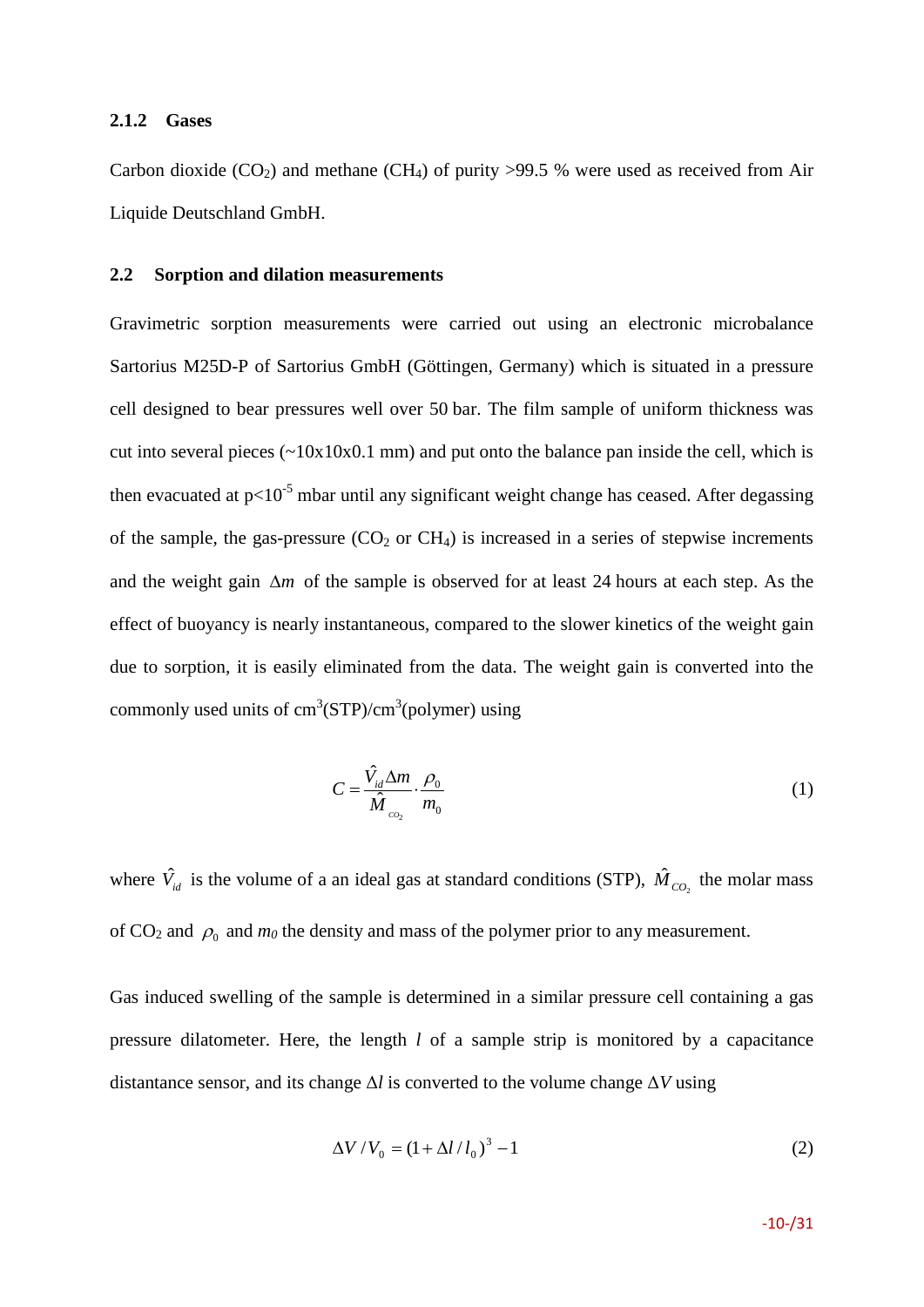assuming isotropic swelling (index 0 denotes initial values). The gas pressure was increased simultaneously to the sorption measurements in the same steps, to ensure the deduction of a proper concentration-dilation relationship.

The temperature of both, the sorption and the dilation the setup, was held constant by an airbath at  $35^{\circ} \pm 0.1^{\circ}$ C. A more thorough description of the setups can be found in previous publications<sup>[4,](#page-3-1)[21,](#page-6-0)[28,](#page-6-1)[42](#page-31-14)</sup>.

#### **3 Atomistic simulations**

#### **3.1 Modelling details**

For the molecular simulations described in this work software packages of Accelrys, Inc. (San Diego, CA), in combination with own analysis programs were used. Amorphous polymer packings were constructed using the Theodorou/Suter method [43](#page-31-15),[44](#page-31-16) as implemented in the *Amorphous\_Cell* module of *InsightII* and *Materials Studio*[45.](#page-31-17) For all three investigated polymers, the specific simulation approach to obtain a respective atomistic packing model has been described in previous articles; for  $PSU<sup>19</sup>$  and  $PI4<sup>20</sup>$  the MD simulations were performed with the Discover engine using the *COMPASS* forcefield, for PIM<sup>[46](#page-31-0)</sup> the PCFF forcefield has been applied. Grand canonical Monte Carlo (GCMC) simulations of sorption isotherms were realized with the *Solid\_Sorption* module of *Cerius<sup>2</sup>* . Calculations for the packing model preparation and the GCMC simulations were performed on SGI Octane workstations while the longer MD simulations and all analyses of trajectory files were carried out using (max. 8) Opteron cores at a node of a Linux cluster.

#### **3.2 Packing models**

Based on experimentally obtained (swelling) parameters, atomistic packing models for every polymer have been built at 308 K (35 °C) for three "states": (i) the pure polymer under a bulk pressure of 1 bar called the "nonswollen" state, and the two respective "swollen" states at the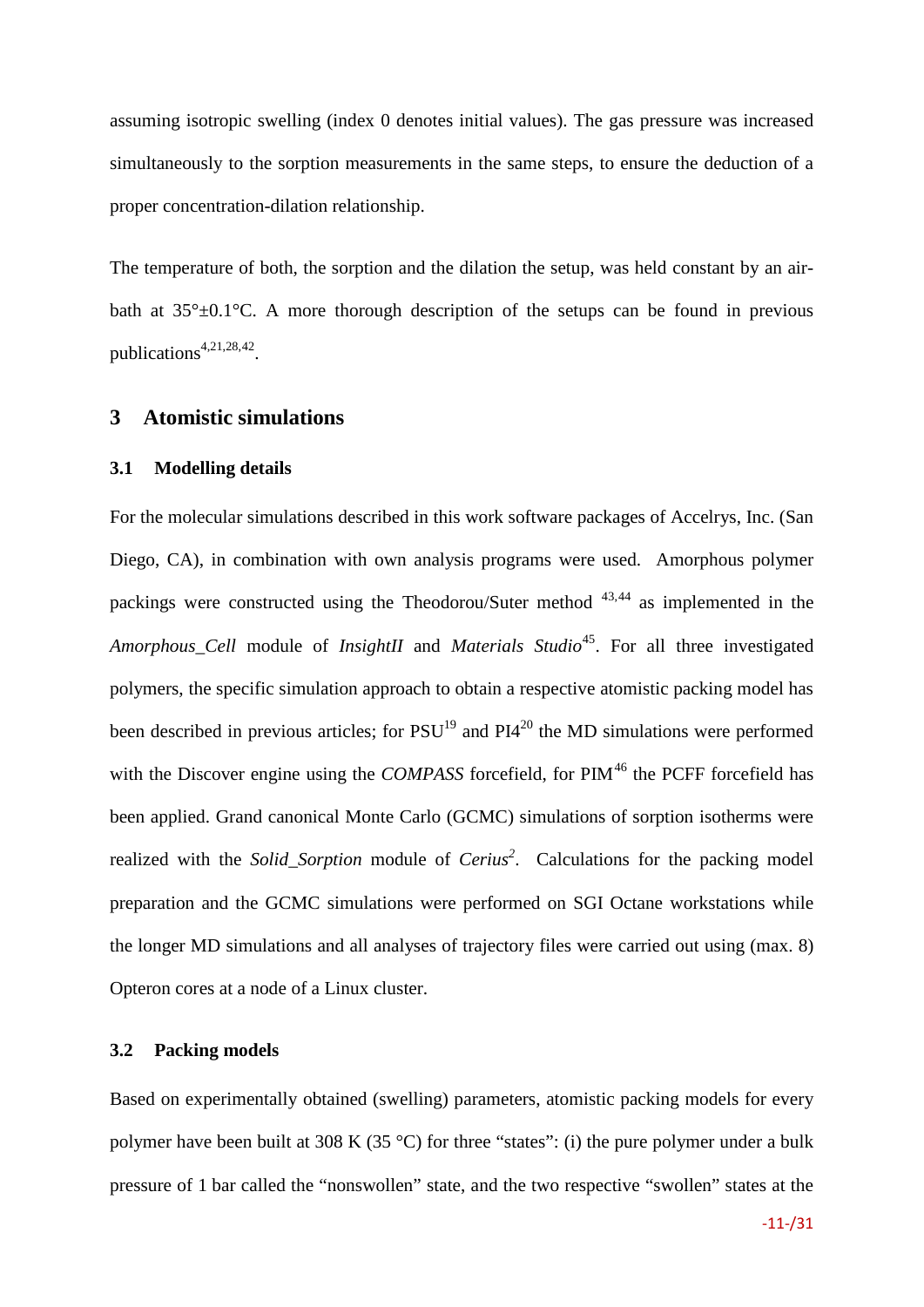highest experimental gas pressure for (ii) the polymer/ $CO<sub>2</sub>$  system, and (iii) the polymer/ $CH<sub>4</sub>$ system. The basic procedure of gaining feasible packing models of both, the "nonswollen" and the "swollen" state has been described in detail in previous publications, e.g., for the polysulfone model *PSU* and the  $CO_2$ -swollen model *PSU80*<sup>[4,](#page-3-0)[19](#page-6-2)</sup>, and will only shortly be recapitulated here: In that case, at first, a polymer chain is grown in a cubic simulation cell containing a large number of obstacles  $(\sim 400 \text{ CO}_2 \text{ molecules})$  to prevent packing artefacts (e.g. ring catenations or spearing) under periodic boundary conditions. The original size of the cell is chosen such that the resulting density is at about 10% of the desired target density (see Table [1\)](#page-14-0). The obstacles are then removed until their number matches the concentration of the swollen state and in the case of methane sorption are replaced by the  $CH<sub>4</sub>$  molecule. Following the density adjustment, a series of NVT- and later NpT-MD-runs was performed to equilibrate the model, i.e., until the density of the model was stable within normal volume fluctuations and reasonably close to the target density, resulting in the swollen reference state.

The packing models for the "swollen" states are named *POLxx*, where *POL* stands for the three polymers (*PSU, PI, PIM*) and *xx* for the number of penetrants needed to match the experimental concentration at the reference pressure (see Table [1\)](#page-14-0). Packing models of *PSU80* and *PI[4](#page-3-0)* have been presented in refs.  $4$  and  $20$ . A packing model of the CO<sub>2</sub>-swollen state of PIM-1, containing 206 CO<sub>2</sub> molecules (*PIM206*) is shown in Figure [2.](#page-13-0)

At the upper right side of Figure [2a](#page-13-0) , the characteristic polymer structure of PIM-1 can be nicely seen: rigid ladder elements consisting of three ether bridged phenyl rings between sites of contortion (spiro-centres).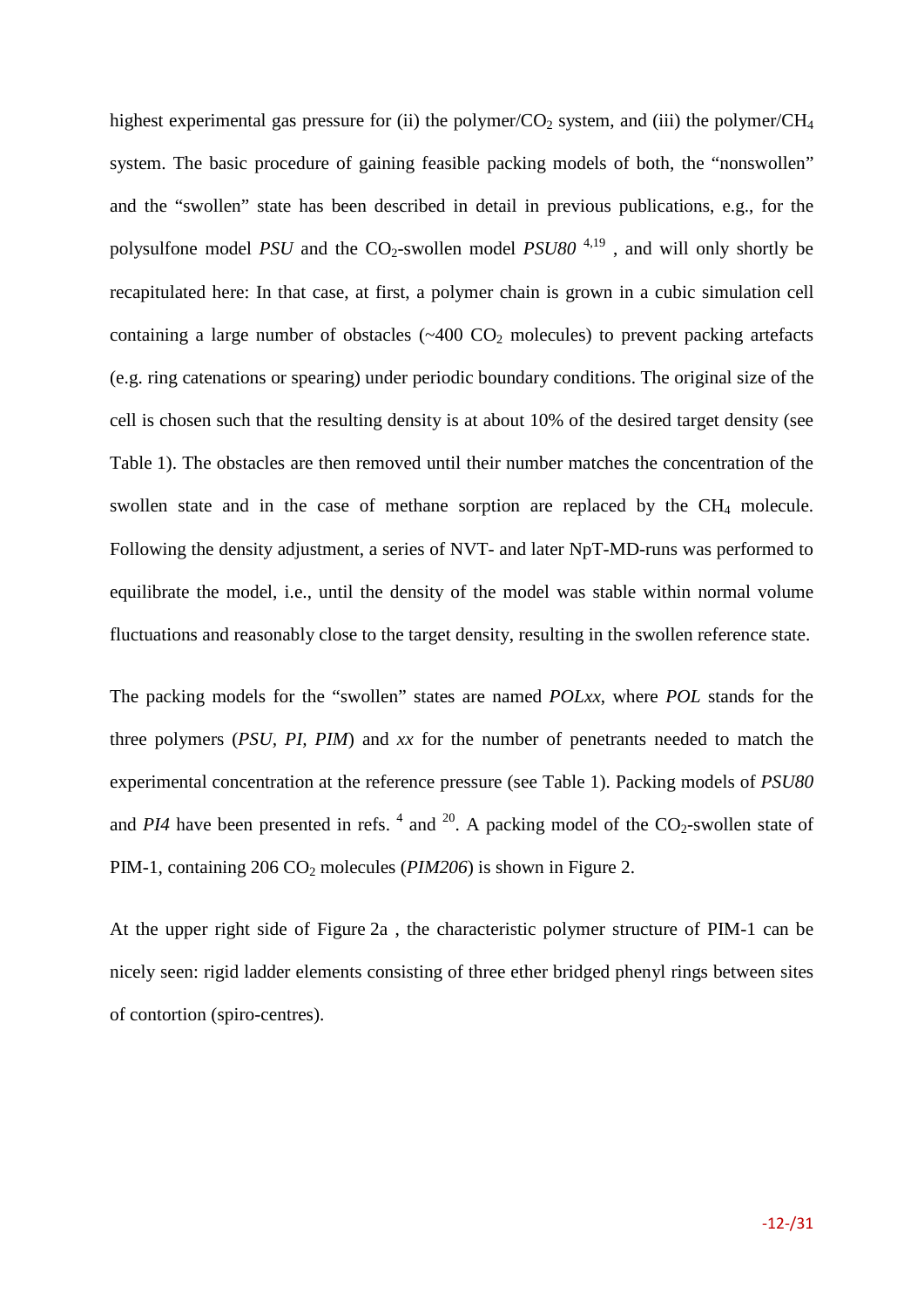

<span id="page-13-0"></span>Figure 2. Single packing model for swollen PIM-1 at 50 bar CO<sub>2</sub>-pressure and 308 K (PIM206) in its representation as five molecule chains containing 15 monomer units (each) as depicted in Figure [1c](#page-9-0) (a) and as one simulation cell with threedimensional periodic boundary conditions (3D-PBC) applied (b). Edge length of the simulation cell is 38.6 Å; The color code is: grey (C), white (H), read (O), blue (N),  $CO<sub>2</sub>$  is displayed as a triatomic molecule in black.

It should be noted that due to the rigidity of the monomer, PIM-1 models were packed using 5 separate chains in contrast to PSU and PI4 models, where only one chain was needed for the specified number of repeat units. By removing the penetrant molecules, models are derived of the polymer *m*atrix only, indicated by the index *m* (e.g. *PSU80m*), which were used to perform the GCMC-simulations on the penetrant-swollen polymers to calculate respective sorption isotherms.

For the "nonswollen" state of the polymers, these models were taken and after another density adjustment the equilibration procedure was repeated, thus resulting in the models *PSU*, *PI4* and *PIM*. [†](#page-13-1)

<span id="page-13-1"></span><sup>&</sup>lt;sup>†</sup> Note that PI4 denotes the "empty" packing model of PI4 while PI76 and PI156 represent models loaded with  $CH<sub>4</sub>$  and  $CO<sub>2</sub>$ , respectively.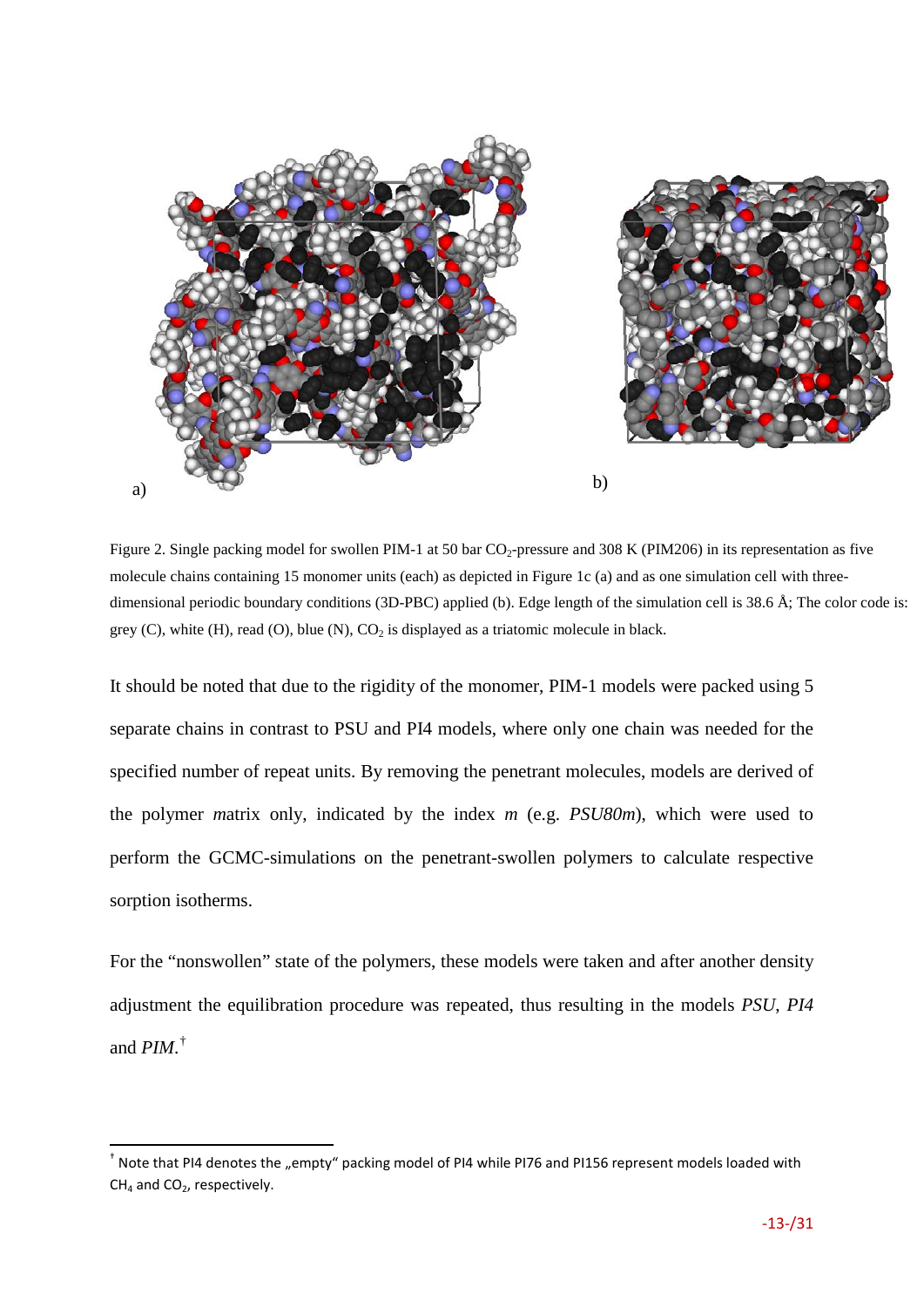|                     |                                               |                      | experimental reference                                     |                          | modeling data                         |                         |                                           |                                                       |  |  |
|---------------------|-----------------------------------------------|----------------------|------------------------------------------------------------|--------------------------|---------------------------------------|-------------------------|-------------------------------------------|-------------------------------------------------------|--|--|
| polymer/gas         | density<br>polymer <sup>a</sup><br>$/ g cm-3$ | $p_{ref}$<br>$/$ bar | $C_{\text{ref}}$<br>/cm <sup>3</sup> (STP)/cm <sup>3</sup> | $\Delta V/V_0$<br>/ $\%$ | polymer/<br>name of state             | # of atoms <sup>d</sup> | edge length of<br>simulation cell / $\AA$ | density<br>packing <sup>b</sup><br>/ $g \text{ cm}^3$ |  |  |
| <b>PSU</b>          | 1.240                                         | 0 <sup>c</sup>       | 0.0                                                        | $0.0\,$                  | PSU                                   | $5078$ <sup>c</sup>     | 38.6                                      | 1.200                                                 |  |  |
| $PSU/CH_4$          | 1.242                                         | 50                   | 22.4                                                       | 0.35                     | <b>PSU35</b>                          | $+175^e$                | 38.9                                      | 1.189                                                 |  |  |
| PSU/CO <sub>2</sub> | 1.262                                         | 50                   | 52.6                                                       | 1.62                     | <b>PSU80</b>                          | $+240^{\circ}$          | 39.3                                      | 1.233                                                 |  |  |
| PI <sub>4</sub>     | 1.352                                         | $0^{\circ}$          | 0.0                                                        | $0.0\,$                  | PI4                                   | $4482^{\circ}$          | 38.6                                      | 1.273                                                 |  |  |
| $PI4/CH_4$          | 1.342                                         | 50                   | 69.4                                                       | 0.89                     | PI76                                  | $+380$ <sup>e</sup>     | 39.1                                      | 1.276                                                 |  |  |
| PI4/CO <sub>2</sub> | 1.284                                         | 35                   | 105.6                                                      | 6.13                     | PI156                                 | $+468$ <sup>e</sup>     | 39.8                                      | 1.359                                                 |  |  |
| $PIM-1$             | 1.124                                         | $0^{\circ}$          | $0.0\,$                                                    | $0.0\,$                  | $\mathcal{P} \mathcal{I} \mathcal{M}$ | $4145^{\circ}$          | 37.7                                      | 1.073                                                 |  |  |
| $PIM-1/CH_4$        | 1.091                                         | 45                   | 69.4                                                       | 1.94                     | <b>PIM95</b>                          | $+475$ <sup>e</sup>     | 38.5                                      | 1.047                                                 |  |  |
| $PIM-1/CO2$         | 1.229                                         | 45                   | 150.1                                                      | 7.75                     | <b>PIM206</b>                         | $+618$ <sup>e</sup>     | 39.3                                      | 1.194                                                 |  |  |

Table 1. Experimental values used as reference and resulting parameters of equilibrated packing models.

<span id="page-14-0"></span><sup>a</sup> Density of the polymer/gas-system (target density for the packing models).<br><sup>b</sup> Obtained density of the packing model including the penetrant-molecules.<br><sup>c</sup> Bulk pressure of 1 bar for packing models.<br>d Atoms per repeat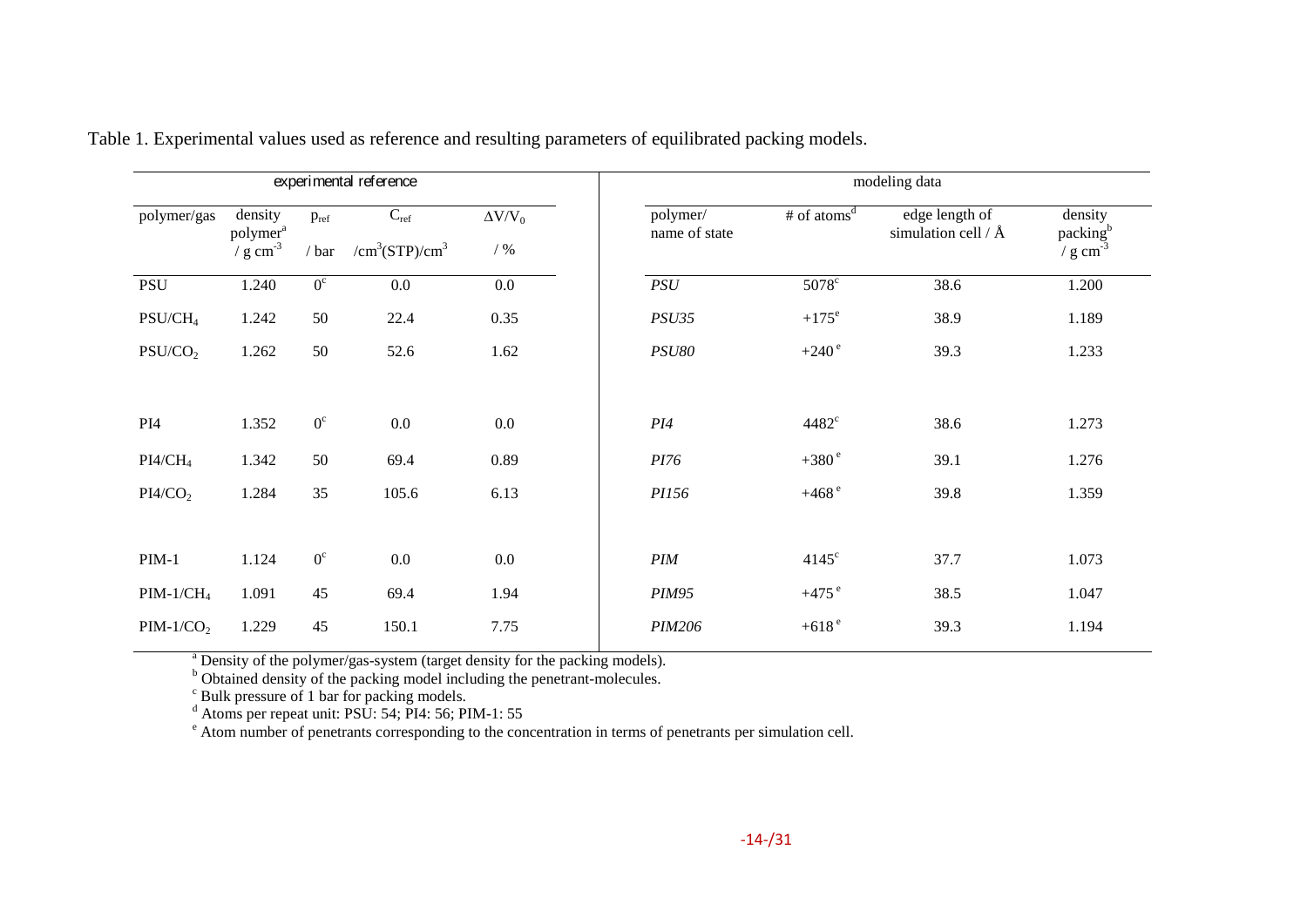Three models of each reference state (nonswollen,  $CH<sub>4</sub>$ - and  $CO<sub>2</sub>$ -swollen) were constructed to achieve reasonable statistics, and all results are presented as their arithmetic mean.

Table [1](#page-14-0) summarizes the necessary data derived from combined sorption and dilation experiments which specify the two "states" observed in the experiment for every polymer/gas system, that represent the basis for the packing models, along with the data used for construction and resulting properties of the equilibrated packing models. The density value of every polymer/gas system, representing the "target" density for the attainable packing models, was calculated from the experimental sorption value  $C_{ref}$  and the experimental observed volume dilation  $\Delta V/V_0$ . Planning to construct atomistic models with about 5000 atoms, the experimental values were converted respectively into the presented numbers of polymer repeat units, and sorbed gas atoms. Table 1 contains also in the last two columns, the primary simulation result for the packing models, i.e. the mean edge length of the boxes and the obtained densities of the polymer/gas systems.

The experimental polymer matrix densities and those of the obtained packing models are presented in Table [2.](#page-18-0) For all three polymers, the simulated density values decrease (in agreement with the experimental values) from the "unswollen" pure system via the "swollen" polymer/gas systems with  $CH_4$  to the lowest value for the polymer/ $CO_2$  system. The deviation from the experimental value is in general below 5 %. This is an acceptable value for these very rigid glassy polymers. For the sorption properties of the polymer matrices, the *free volume* is a significant parameter. Table [2](#page-18-0) contains fractional free volume (FFV) values in %, derived from the experimental densities. These values  $FFV=V_f/V_{sp}$  were estimated using experimental density  $\rho$  and van der Waals volumes  $V_w$  of the atoms forming the repeat units. According to the Bondi method<sup>[47](#page-31-27)</sup>, the free volume of a polymer  $V_f$  (cm<sup>3</sup>/g) can be estimated as  $V_f = V_{sp} - 1.3V_w$  where the specific volume  $V_{sp}$  is defined as reciprocal density (1/ $\rho$ ), the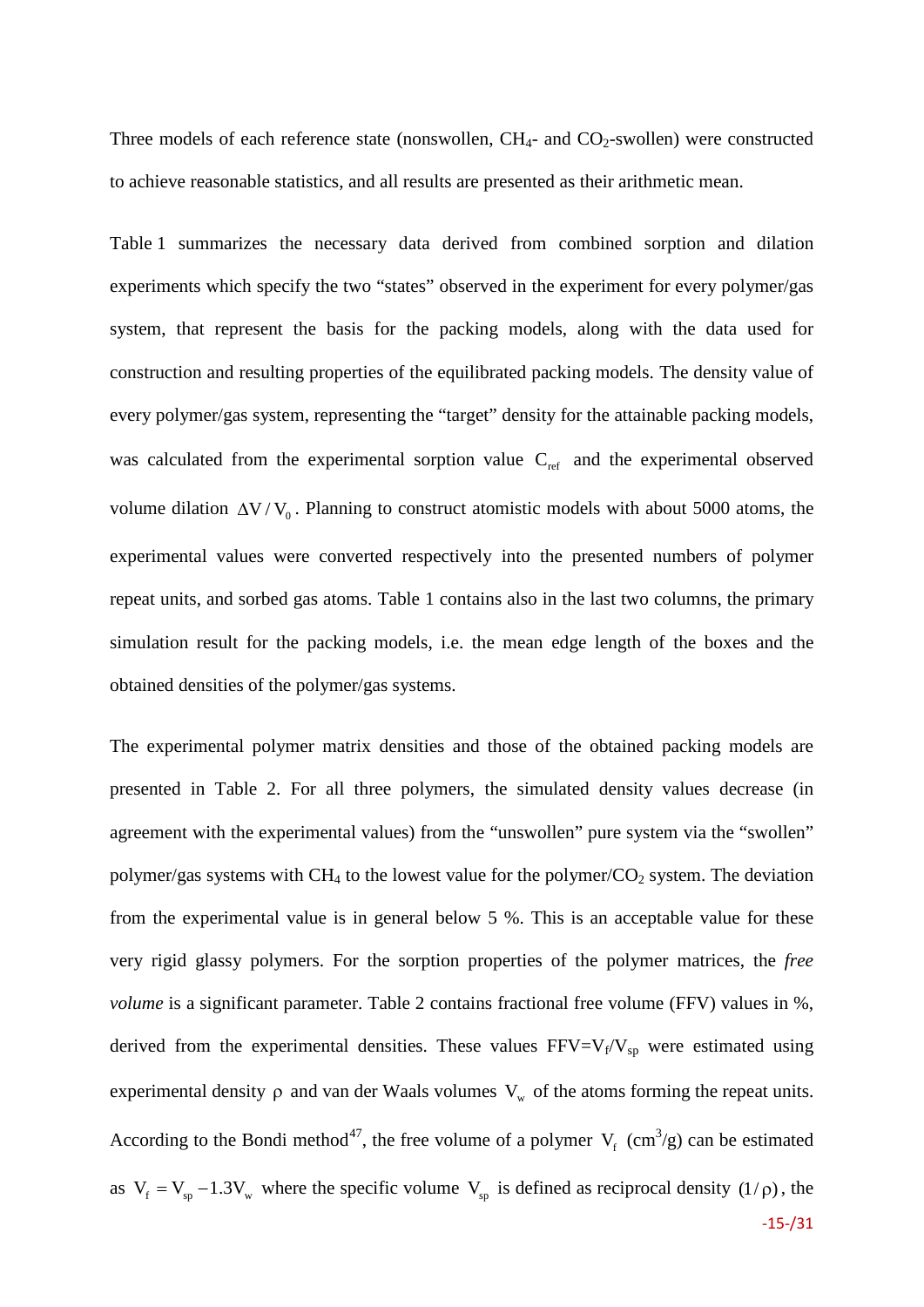van der Waals volume is calculated using a group contribution method, and a universal "packing coefficient" equal to 1.3 is used to convert the van der Waals volume of the repeat unit in the occupied volume. Correlations of gas transport data in many polymers have been discussed and confirm the general usefulness of Bondi's approach<sup>48</sup>. It can be assumed that a large scatter of the empirical correlations of diffusion and permeability coefficients with  $V_f$ and FFV, which is often observed for various polymers, may be induced by the merely approximate nature of this equation.

<span id="page-16-0"></span>Based on Bondi's concept and our experimental data, the free volume of the three polymers increase in the order PSU<PI4<PIM in a ratio of 1.00:1.38:1.42. This ranking is also confirmed by the respective packing models. In  $49$  a method was proposed to estimate FFV values equivalently to Bondi's from a simple geometrical analysis of packing models. <sup>41</sup> The atoms of the polymer chain had been assumed to be represented by hard spheres with a radius derived from the van der Waals radius of the respective atoms (C: 1.55 Å; H: 1.10 Å; N: 1.40 Å; O: 1.35 Å; F: 1.30 Å; S: 1.81 Å). To determine the FFV, the cubic simulation cells were overlaid with a three-dimensional grid with a grid size of about 0.5 Å. At every grid point it was then tested if a hard sphere with radius  $r_{\text{test}}$ , would overlap with the hard spheres (HS) at the atom positions of the polymer. The FFV accessible for these probe molecules was then estimated by the ratio of grid points without overlap to the total number of grid points. In the above mentioned study <sup>49</sup>, a test particle with a radius of  $r_{test}=0.43 \text{ Å}$  yielded an acceptable agreement to values found by the Bondi method. This method was applied for all packing models with the result, that these FFV values confirm the increase in free volume during swelling for each investigated polymer, while maintaining the FFV ranking between the three polymers. As can be seen from the data in Table [2](#page-18-0) , the FFV values for PSU, PI4 and PIM increase according to this calculation method in a ratio of 1:1.42:1.55, which is in good qualitative agreement to the method of Bondi applied on the experimental density data. To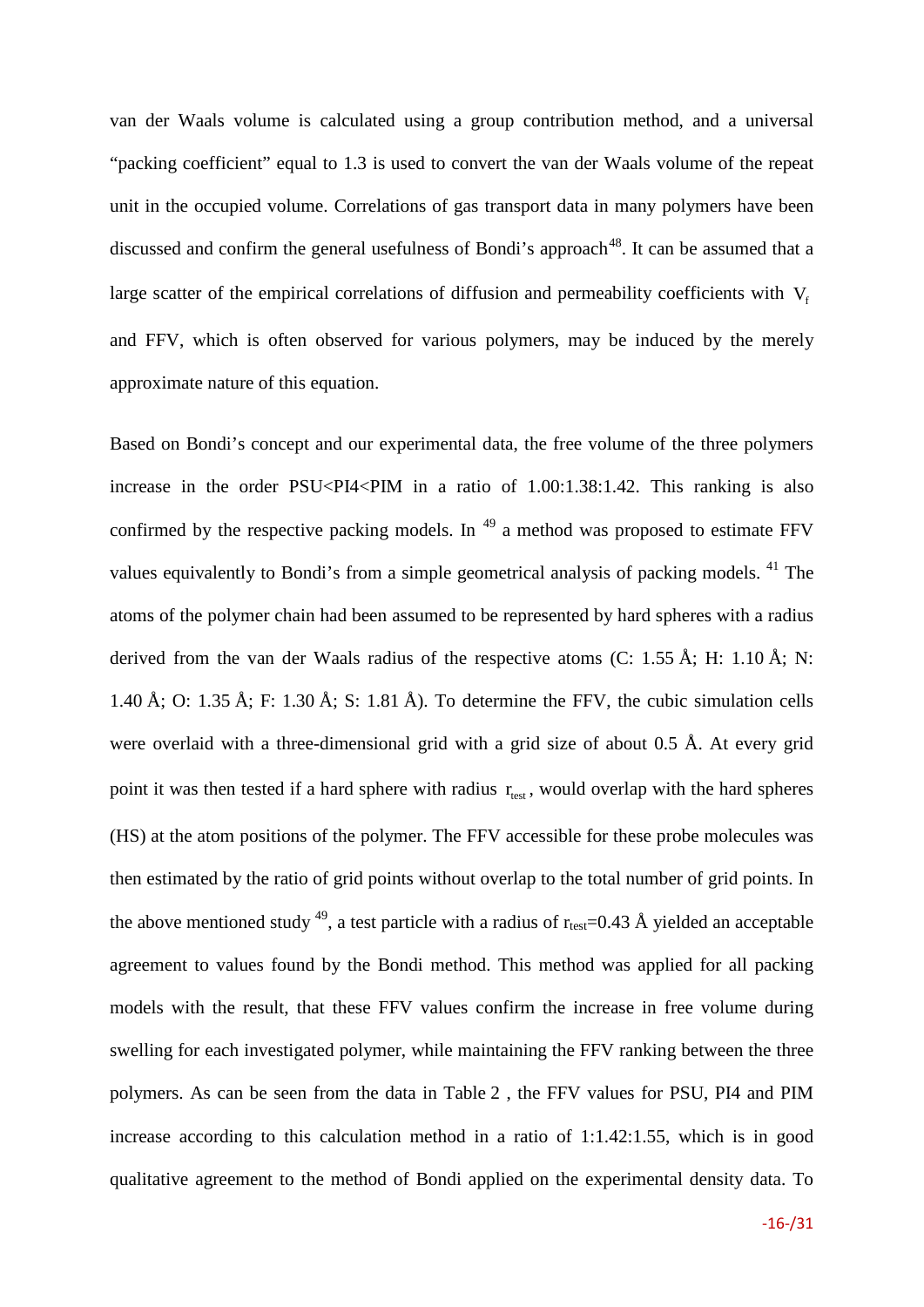show the empirical character of the test particle-insertion method and at the same time emphasize its usefulness, the radius of the test particle was varied until a better quantitative agreement to the Bondi value of the pure PSU matrix was achieved. As can be seen in the rightmost column of Table [2](#page-18-0) for a test particle with radius  $r_{test}=0.473 \text{ Å}$ , the quality of the agreement to Bondi values of the swollen matrices increases. This indicates that by choosing a standard to calibrate the method, the free volume of polymer matrices under similar conditions may be characterized in a relative way. For comparison table [2](#page-18-0) also includes FFV data obtained from the Synthia software of Accelrys which predicts polymer properties based on structure and topology of the repeat unit using group contribution and QSPR (quantitative structure property relationships) techniques, i.e. without explicit information on the solid density of the polymer.

#### **3.3 Calculation of sorption isotherms**

The (empty) atomistic packing models of the "swollen" and "nonswollen" state of the polymers (e.g. PSU for both gases, PSU35 for  $CH_4$  and PSU80 for  $CO_2$ ) were used to calculate  $CO_{2}$ - and  $CH_4$ -sorption isotherms, assuming a static polymer matrix and therefore exclusively using the free volume elements of the matrix as "sorption sites". This was carried out by Monte Carlo simulations of a Grand Canonical ensemble (GCMC). This technique allows the calculation of the sorbed amount of gas in the free volume regions (sorbed phase s) at assumed phase equilibrium,  $\mu^{s}(T,p) = \mu^{g}(T,p)$ , with an ambient gas phase (superscript g) at a given temperature T and pressure p . The chemical potential (fugacity coefficient) in the gas phase for  $CO_2$  and  $CH_4$  at the specified T and p values were calculated with the help of the Peng-Robinson<sup>[50](#page-31-22)</sup> equation of state. The amount and properties of the sorbed  $CO<sub>2</sub> (CH<sub>4</sub>)$ molecules in free volume elements were calculated by statistic sampling of molecular configurations at constant  $\mu$ , V, and T. Isotherm values have been calculated for pressures up to 50 bar gas pressure.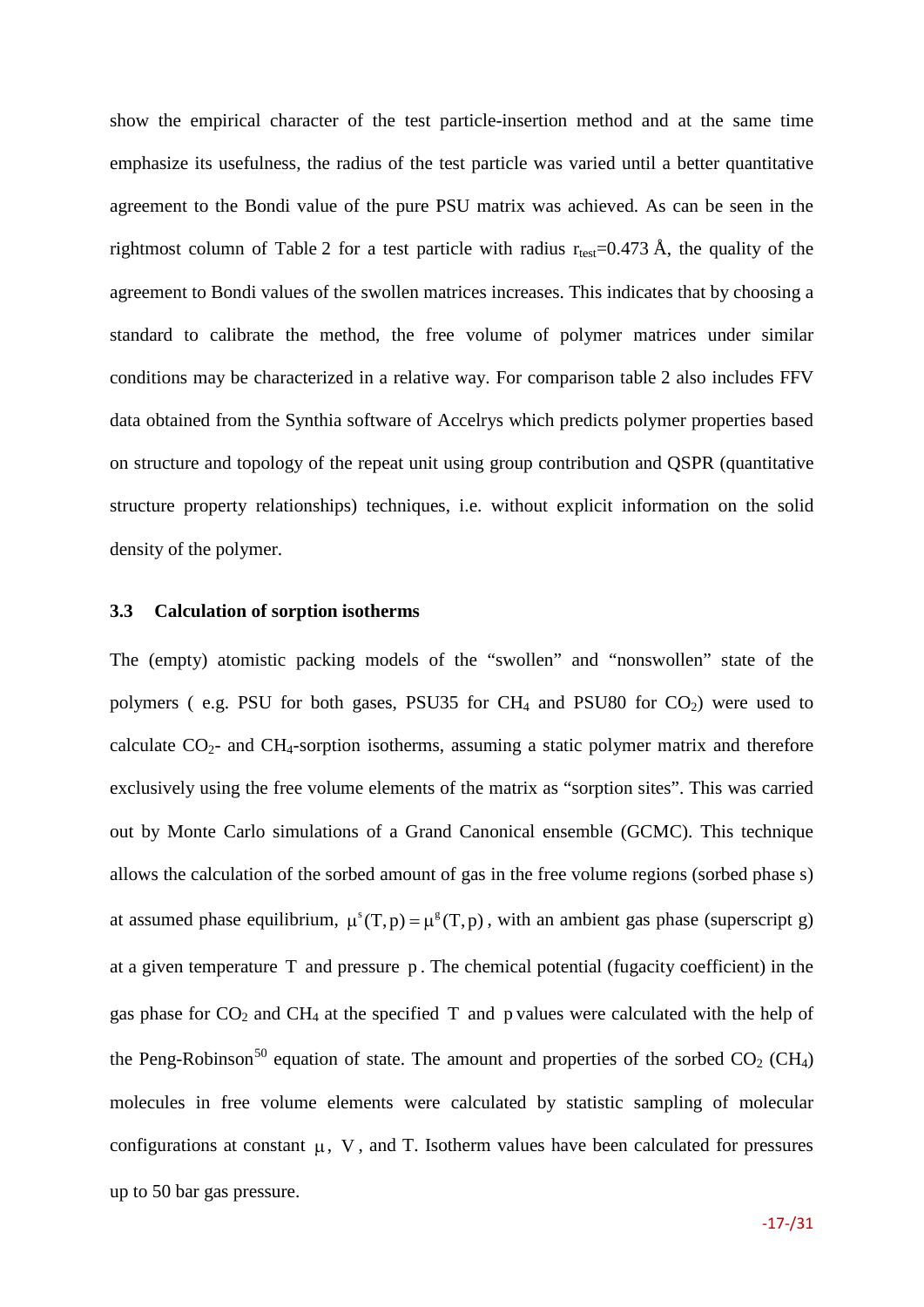|                     |                  | matrix densities <sup><math>a</math></sup> / $g/cm3$ |            | $\Delta \rho$ /%<br>$\rho_{\text{exp}}$ | Fractional Free Volume (FFV) / % |             |                       |                                                     |  |
|---------------------|------------------|------------------------------------------------------|------------|-----------------------------------------|----------------------------------|-------------|-----------------------|-----------------------------------------------------|--|
| polymer/gas         | packing<br>model | experiment                                           | simulation |                                         | experiment simulation            |             |                       | simulation (particle insertion) $\int$ <sup>c</sup> |  |
|                     |                  |                                                      |            |                                         | $(Bondi)^b$                      | $(Bondi)^b$ | $r = 0.43 \text{\AA}$ | $r = 0.473 \text{ Å}$                               |  |
| PSU                 | PSU              | 1.240                                                | 1.200      | $-3.2$                                  | 13.5                             | 16.3        | 18.4                  | 16.3                                                |  |
| $PSU/CH_4$          | PSU35            | 1.226                                                | 1.173      | $-4.3$                                  | 14.5                             | 18.1        | 20.0                  | 17.9                                                |  |
| PSU/CO <sub>2</sub> | <b>PSU80</b>     | 1.164                                                | 1.136      | $-2.4$                                  | 18.8                             | 20.7        | 22.2                  | 20.1                                                |  |
|                     |                  |                                                      |            |                                         |                                  |             |                       |                                                     |  |
| PI4                 | PI <sub>4</sub>  | 1.352                                                | 1.273      | $-5.8$                                  | 18.7                             | 23.4        | 26.1                  | 24.0                                                |  |
| $PI4/CH_4$          | PI76             | 1.306                                                | 1.242      | $-4.9$                                  | 21.5                             | 25.3        | 28.0                  | 25.9                                                |  |
| PI4/CO <sub>2</sub> | PI156            | 1.113                                                | 1.178      | $+5.8$                                  | 33.1                             | 29.2        | 31.3                  | 29.4                                                |  |
|                     |                  |                                                      |            |                                         |                                  |             |                       |                                                     |  |
| $PIM-1$             | PIM              | 1.124                                                | 1.073      | $-4.5$                                  | 19.2                             | 22.8        | 28.5                  | 26.4                                                |  |
| $PIM-1/CH_4$        | <b>PIM95</b>     | 1.044                                                | 1.003      | $-3.9$                                  | 24.9                             | 27.8        | 32.5                  | 30.5                                                |  |
| $PIM-1/CO2$         | <b>PIM206</b>    | 0.973                                                | 0.946      | $-2.8$                                  | 30.0                             | 32.0        | 35.7                  | 33.8                                                |  |
|                     |                  |                                                      |            |                                         |                                  |             |                       |                                                     |  |

Table 2. Densities and fractional free volumes of experimental and simulated polymer/gas systems

<span id="page-18-0"></span> $\overline{a}$  Densities of the polymer excluding the penetrants.

 $^{\rm b}$  Calculated by the *Synthia* software of Accelrys using the Bondi method using experimental density and mean density of the packing models, respectively.

 $^{\rm c}$  Calculated from empty packing models assuming hard sphere radii for all atoms and using a test particle of radius  $r$ ..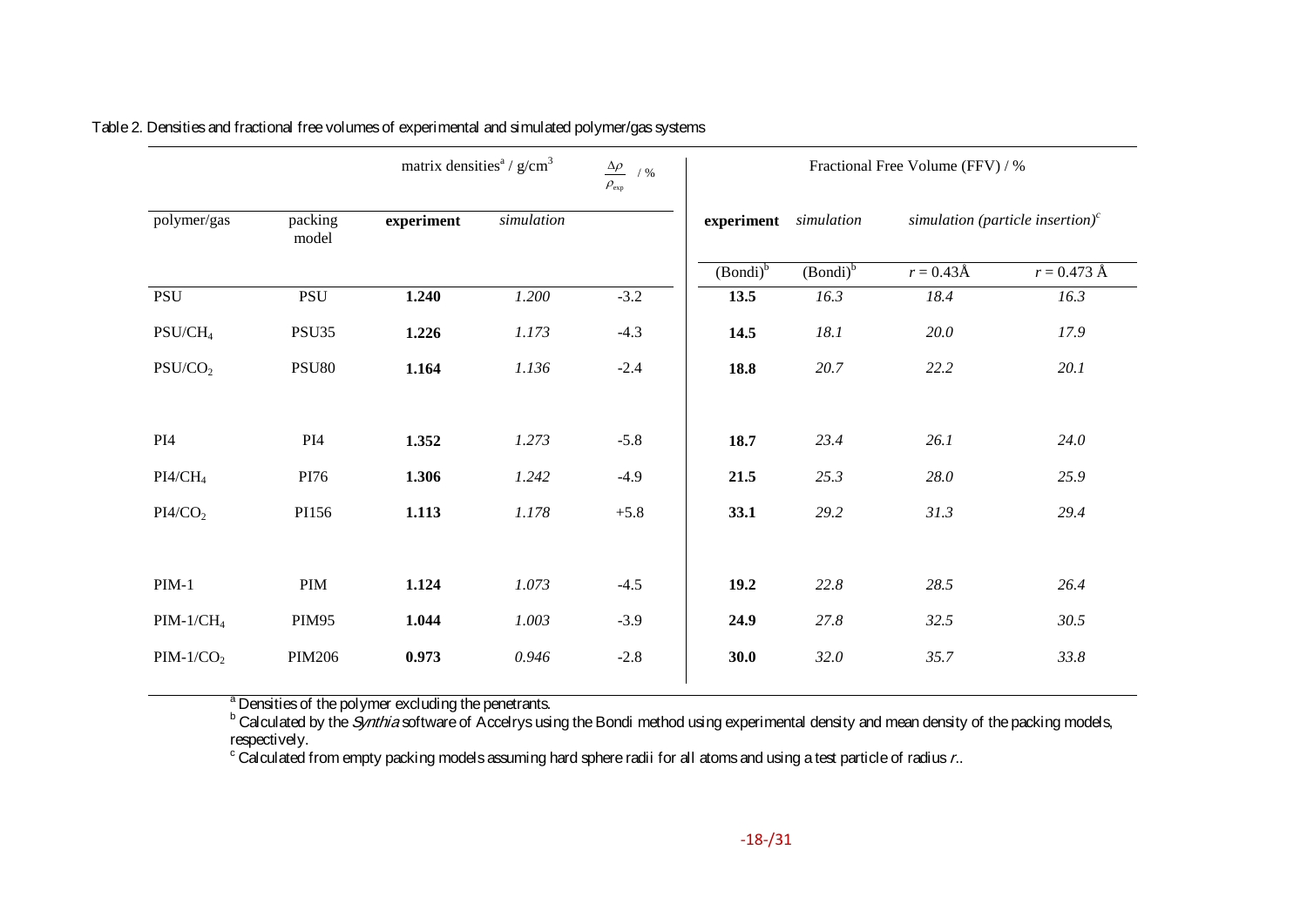#### **4 Results**

In the following, we present the results of the sorption experiments and the corresponding GCMC simulations of the six polymer/gas systems, i.e.,  $PSU/CO<sub>2</sub>$  and  $PSU/CH<sub>4</sub>$ ,  $PI4/CO<sub>2</sub>$ and  $PI4/CH_4$  as well as  $PIM/CO_2$  and  $PIM/CH_4$ . In the Figures shown below, open squares correspond to the experimental data, with a circle to indicate the high-pressure reference state All (experimental and GCMC) sorption isotherms are fitted by an analytical equation, based on a simple sorption model. Here the Dual Mode Sorption Model (DM) is used as sorption data of small molecules in glassy polymeric materials are often discussed in terms of this model:

<span id="page-19-0"></span>
$$
C(p) = kD p + \frac{C_H bp}{1 + bp}
$$
 (3)

Here, the pressure-dependent concentration of the penetrant molecule  $C(p)$  is described by the Henry parameter  $k_D$ , representing sorption in interstitial free volume, whereas the Langmuir capacity  $C<sub>H</sub>$  and the affinity parameter *b* reflect sorption in "frozen-in" microcavities of the polymer. However, this debatable model will not be further discussed in this work, but since it is universally applied for data representation<sup>[51](#page-31-5)</sup> it will be used here to process and report the gathered data. The obtained DM parameters for the isotherms are summarized in Table [3.](#page-24-0)

The triangles pointing down represent the GCMC-sorption isotherm of the unswollen models, with an error-bar indicating the standard deviation due to the averaging procedure over three packing models, and a broken line representing the best fit of the Dual Mode model (parameters given in Table [3\)](#page-24-0). Correspondingly, the upward pointing triangles (and associated error bars and broken line) represent the simulated sorption data of the swollen models.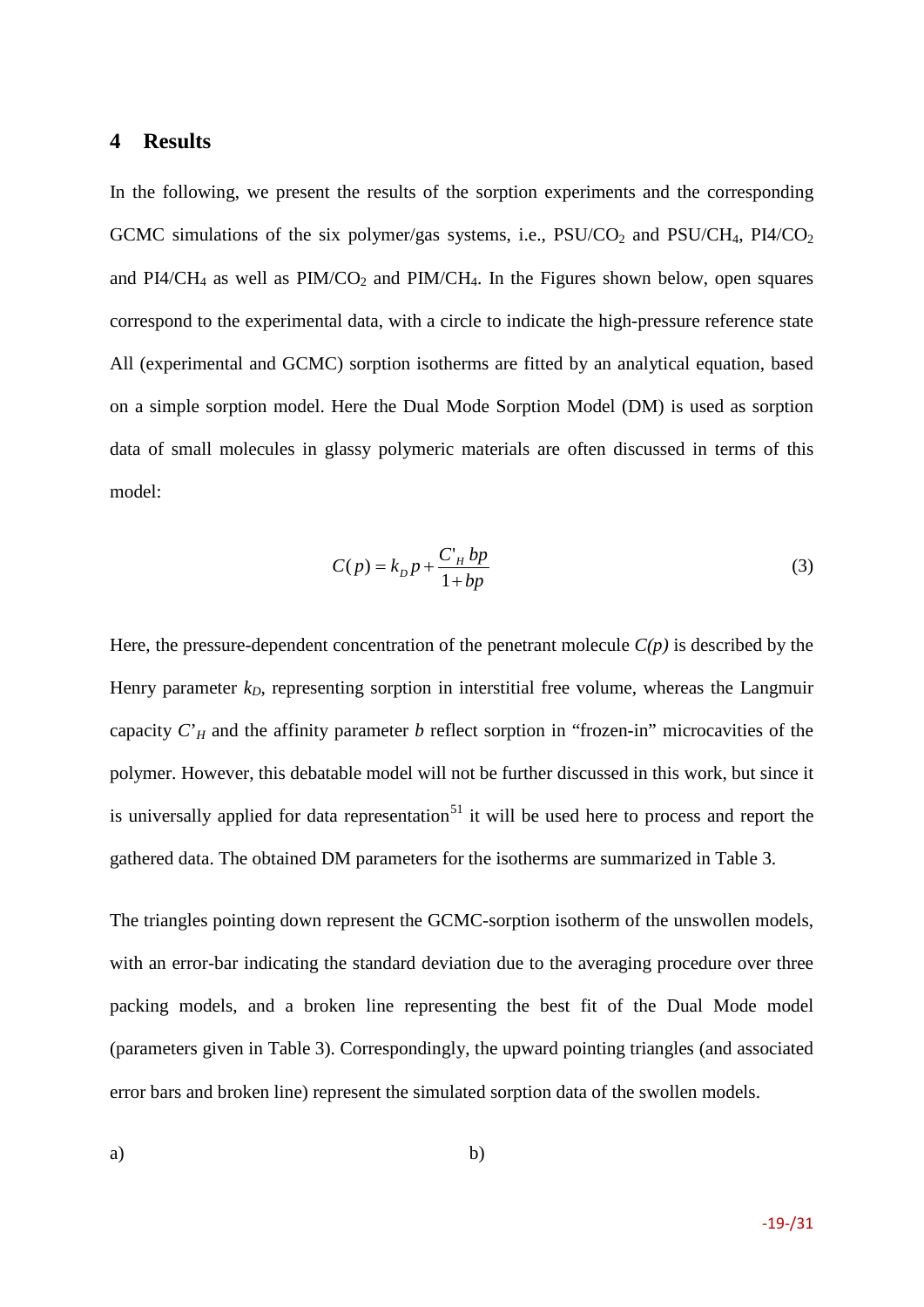

<span id="page-20-0"></span>Figure 3. Sorption isotherms (308 K, 35 °C) for (a)  $PSU/CO_2$ , and (b)  $PSU/CH_4$ : calculated for the nonswollen  $(PSU; \blacktriangledown)$  and swollen (a: *PSU80m*, b: *PSU35m;* $\blacktriangle)$  packing models of PSU; experimental data ( $\square$ ); dual mode sorption fits  $(-)$  and linearly weighted average of the latter  $(-)$ . The experimental reference for the swollen state is marked by a circle.

Figure [3a](#page-20-0) shows the experimental results of  $CO<sub>2</sub>$  sorption in polysulfone (open squares), along with the results of the corresponding GCMC simulation on the packing models of the unswollen and swollen reference states (up- and downward triangles, respectively).

As described above the broken lines  $(C_{un}(p))$  and  $C_{sw}(p)$  for the unswollen and swollen GCMC-isotherm data, respectively) stand for a best fit of equation [3](#page-19-0) to represent each set of simulated data to be combined to a single curve  $C_{sim}(p)$  as will be explicated in the following. As the data for PSU were already discussed in ref.  $4$ [,](#page-3-0) only the main aspects will be repeated at this point: The individual data of each reference state (i.e. packing model) only agree with the experimental data in the immediate pressure range and hence density state of the dilating polymer at the specified pressure. This is an expected result, since the GCMC calculations are performed on a static packing model, i.e.  $CO<sub>2</sub>$  penetrants are positioned in possible sorption sites and no changes of the polymer matrix due to sorption are taken into account. For the unswollen packing model this entails a "filling up" of only few sorption sites, agreeing with the experimental data only within the pressure range up to about 5 bar. At larger pressures the Gibbs free energy of the system cannot be reduced by the insertion of more penetrant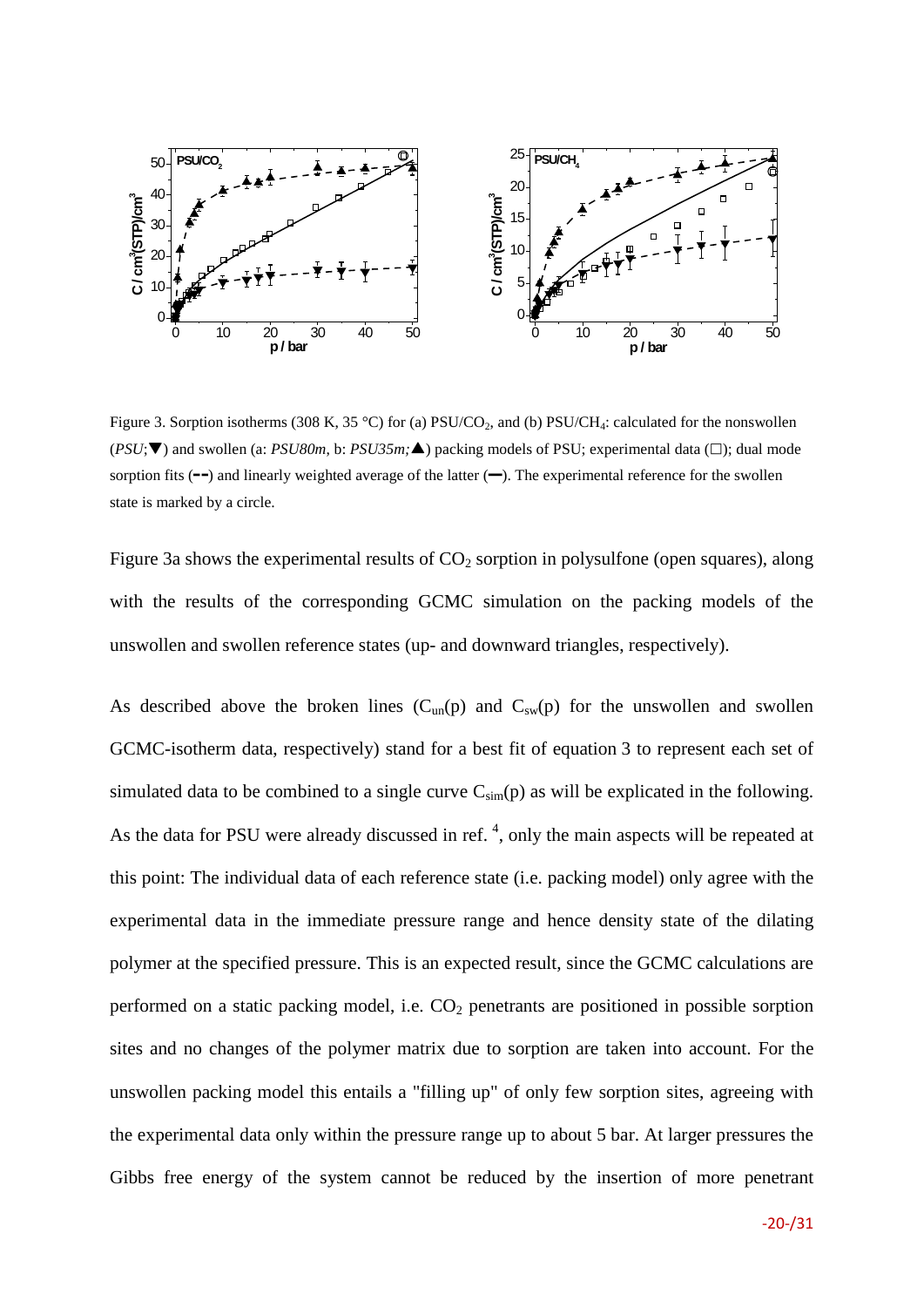molecules and the capability of the matrix to accept further penetrants is rapidly reduced. Conversely, the swollen model provides an unrealistic amount of free volume at small pressures, which is equally "filled up" at the first pressure steps meeting the experimental data not before the chosen reference state in the high pressure range. But, these two sorption isotherms, resulting from GCMC simulation may be combined using a linearly weighted average as expressed by the following equation:

<span id="page-21-0"></span>
$$
C_{\text{sim}}(p) = (1 - \frac{p}{p_{\text{sw}}})C_{\text{un}}(p) + \frac{p}{p_{\text{sw}}}C_{\text{sw}}(p) \tag{4}
$$

Here,  $p_{sw}$  denotes the pressure of the swollen reference state and  $C_{un}(p)$  and  $C_{sw}(p)$  are the dual mode representations of the unswollen and swollen data sets which are to be combined to the single curve  $C_{sim}(p)$ . Under the assumption of a linear change in density with pressure, as adopted by Doghieri and Sarti in their NET-GP-model<sup>[52](#page-31-6)</sup>,<sup>[53,](#page-31-7)[54,](#page-31-8)[55](#page-31-9)</sup> and further assuming the relationship between density and concentration to be linear as well, equation [\(4\)](#page-21-0) mathematically achieves a transition between the GCMC sorption isotherms of the unswollen and swollen models, respectively. As a result the simulated curve excellently agrees with the experimental data (solid line in Figur[e3a](#page-20-0)). Similar results could be achieved for the other investigated polymer gas systems. Figur[e3b](#page-20-0) shows the results for the PSU/CH<sub>4</sub>-system. Again, the GCMC sorption isotherms of a single reference state do not agree with the experimental data over the whole investigated pressure range. However, constructing the combined curve by linear transition, results in reasonably well agreement of simulated and experimental data.

Figures [4a](#page-22-0) and b show the simulated and experimental sorption isotherms of  $CO<sub>2</sub>$  and  $CH<sub>4</sub>$  in PI4, respectively. It should be noted that the reference pressure  $p_{sw}$  for the PI4/CO<sub>2</sub>-system has been chosen at 35 bar for technical reasons but the GCMC calculations were performed up to 50 bar, hence the deviation at large pressures. Again the simulated combined curve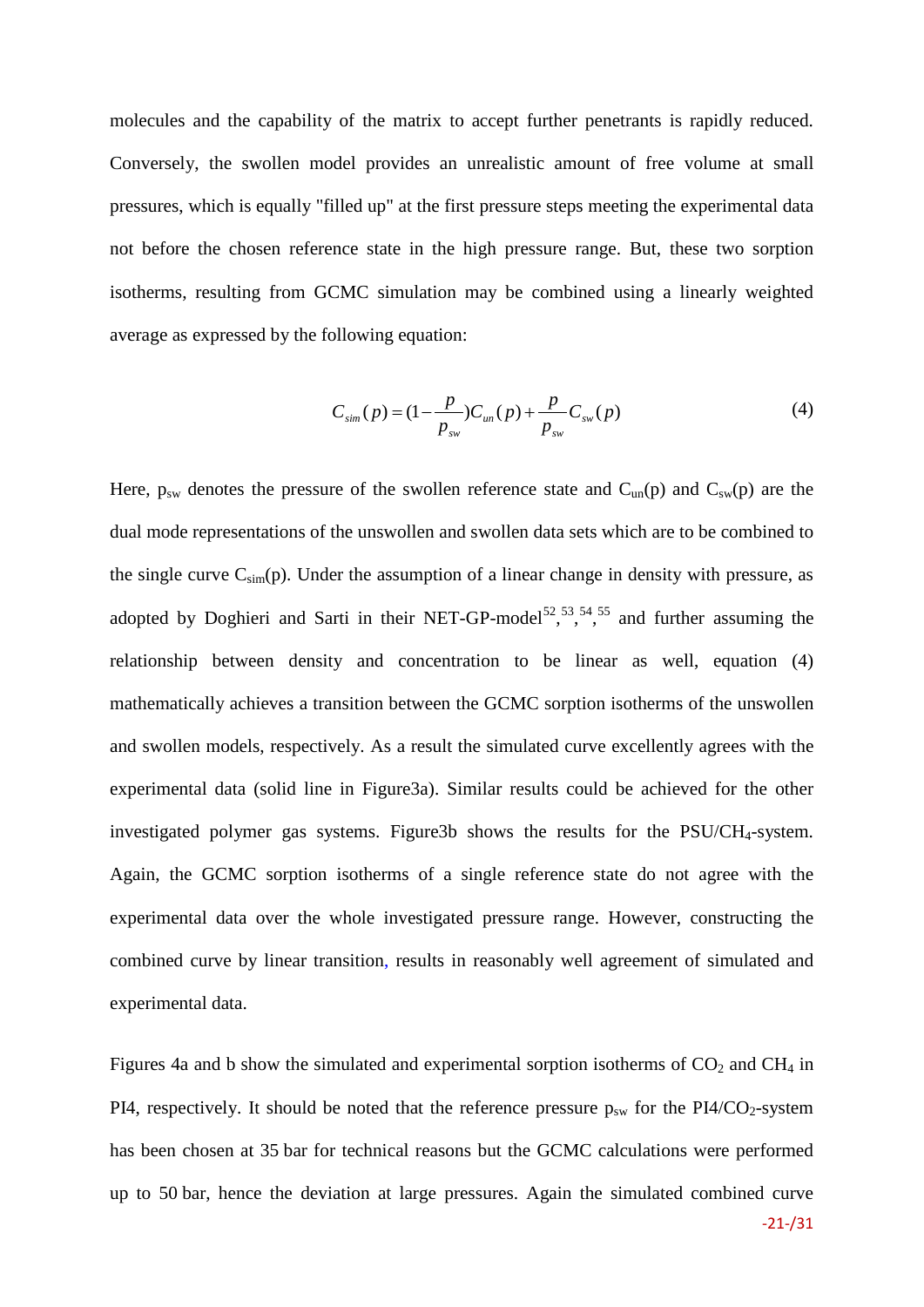agrees quite well with experimental data, showing a slight deviation for methane sorption similarly to the polysulfone/CH<sub>4</sub> result (Figure [3b](#page-20-0)).



<span id="page-22-0"></span>Figure 4. Sorption isotherms (308 K, 35 °C) for (a) PI4/CO<sub>2</sub>, and (b) PI4/CH<sub>4</sub>: symbols and linestyles for the experimental and simulated data (*PI76m* and *PI156m*) are chosen in accordance to Figure [3.](#page-20-0)



<span id="page-22-1"></span>Figure 5. Sorption isotherms (308 K, 35 °C) for (a) PIM-1/CO<sub>2</sub>, and (b) PIM-1/CH<sub>4</sub>: symbols and linestyles for the experimental and simulated data (*PIM95m* and *PIM206m*) are chosen in accordance to Figure [3](#page-20-0)

Results for the  $CO<sub>2</sub>$  and  $CH<sub>4</sub>$  sorption in the polymer of intrinsic microporosity PIM-1 are depicted in Figure [5.](#page-22-1) Here, the massive sorption capacity for  $CO<sub>2</sub>$  as determined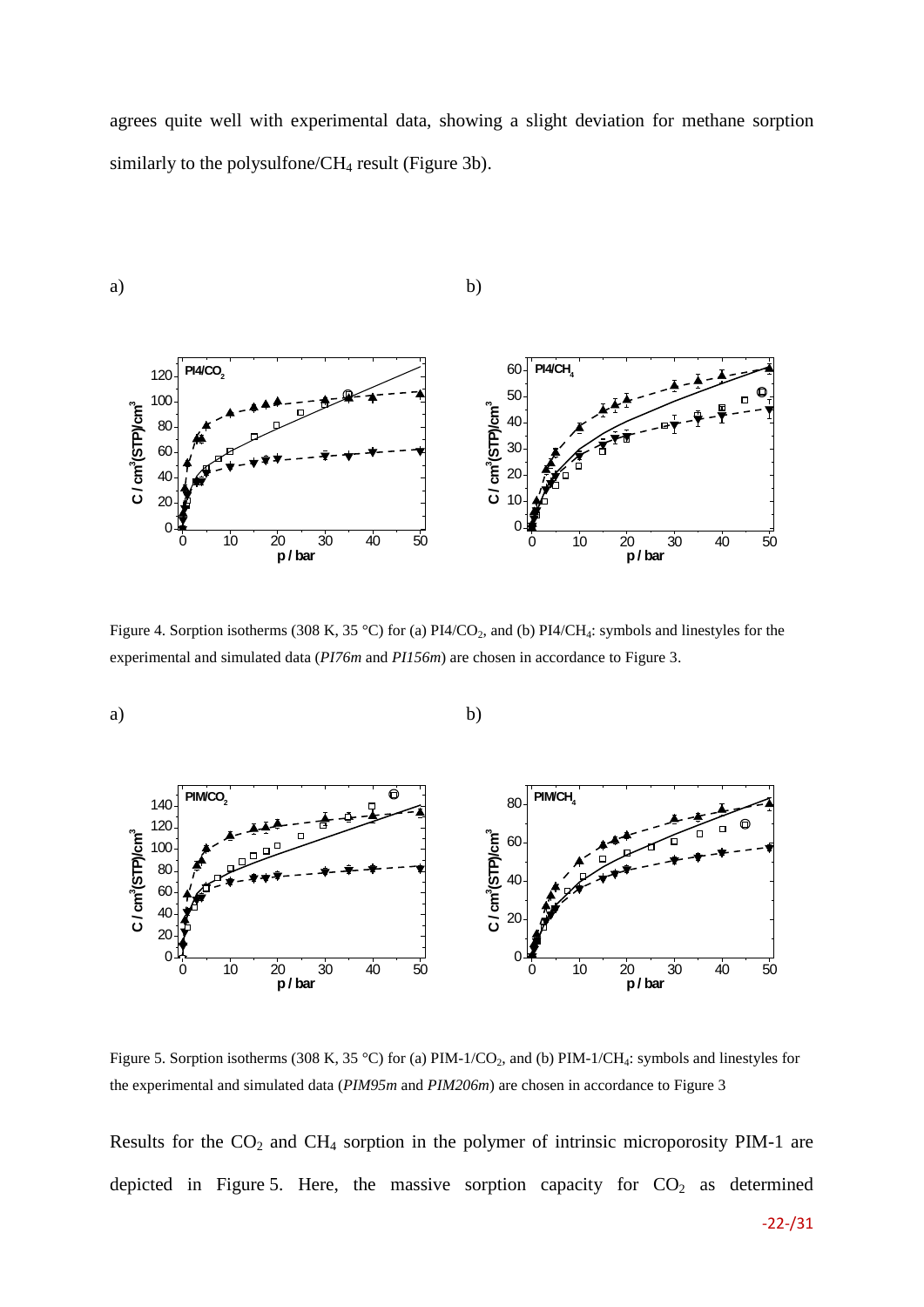experimentally is slightly underestimated by the simulated combined curve, but the agreement is still acceptable.

In order to compare our experimental data on PIM-1 with results from Fang et al.<sup>[36](#page-7-0)</sup> and Budd et al.[34](#page-7-1) solubility coefficients S at low pressures may be calculated using the Dual Mode representation given in table [3.](#page-24-0) For PIM-1 we obtain experimental solubility coefficients of 36 and 8.3 cm<sup>3</sup>(STP)/cm<sup>3</sup>(polymer) bar for  $CO_2$  and  $CH_4$  at 308 K (35 °C) and 200 mbar, respectively. Fang et al. report for  $CO<sub>2</sub>$  66.9 (experimental) and 50.7 cm<sup>3</sup>(STP)/cm<sup>3</sup> (simulated), for  $CH_4$  13.7 (experimental) and 14.2 cm<sup>3</sup>(STP)/cm<sup>3</sup>(polymer) bar (simulated), both at 303 K (30 °C) and 200 mbar. Note that the data refer to different temperatures and were obtained by different methods. Our data were obtained from gravimetric sorption measurements while data of Budd et al. were calculated from time-lag experiments. In this context also the strong dependence on film formation and history, as reported in <sup>35</sup> have to be taken into account.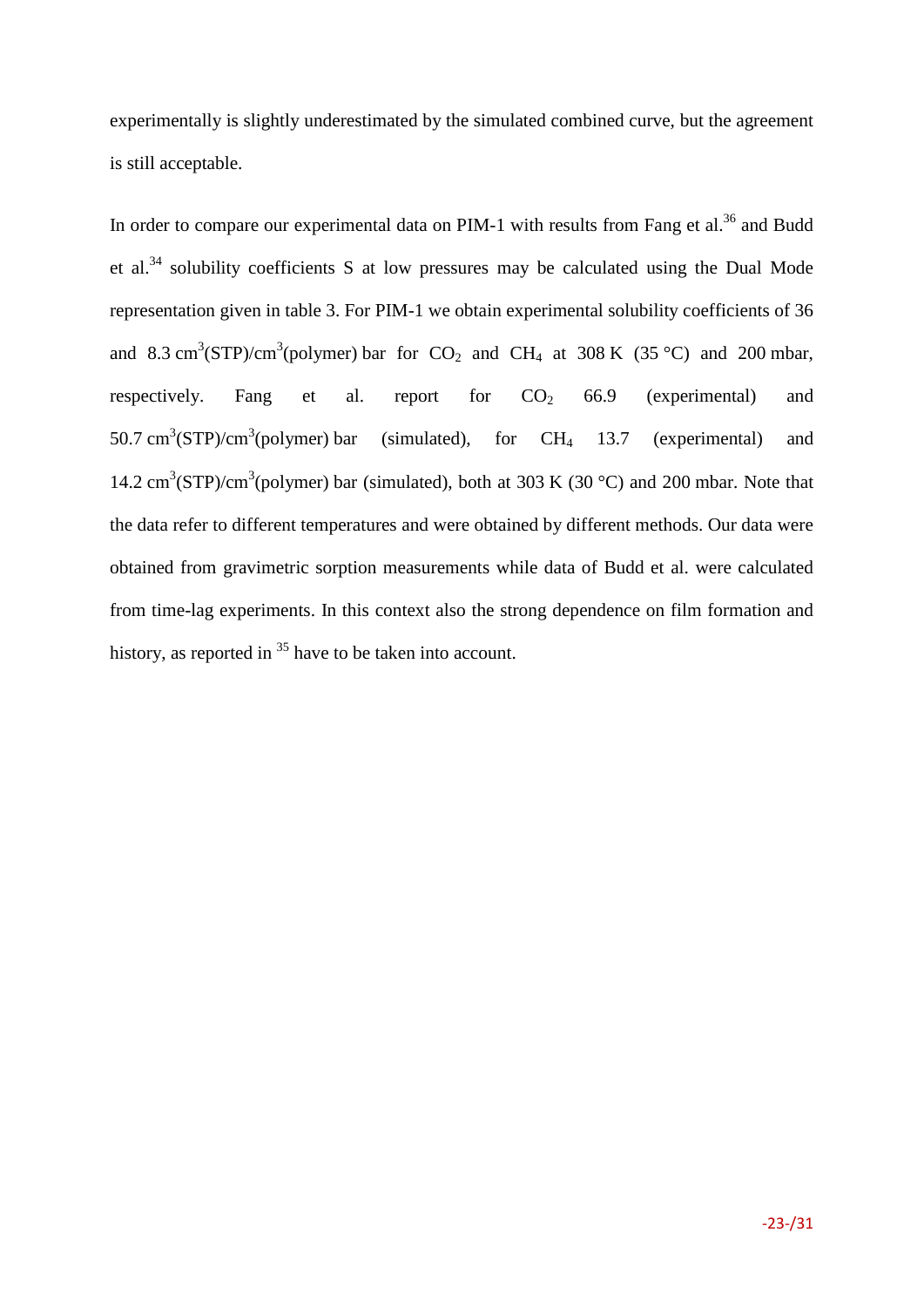| experimental data   |                    |                 |       |                               | modelling data  |       |                             |                 |       |  |
|---------------------|--------------------|-----------------|-------|-------------------------------|-----------------|-------|-----------------------------|-----------------|-------|--|
|                     |                    |                 |       | unswollen model $(C_{un}(p))$ |                 |       | swollen model $(C_{sw}(p))$ |                 |       |  |
| polymer/gas         | $\overline{k_D}^a$ | $C_H^{\bullet}$ | $b^c$ | $k_D^{\ a}$                   | $C_H^{\bullet}$ | $b^c$ | $k_D^{\ a}$                 | $C_H^{\bullet}$ | $b^c$ |  |
| $PSU/CH_4$          | 0.381              | 3.35            | 0.206 | 0.076                         | 9.4             | 0.176 | 0.073                       | 22.7            | 0.247 |  |
| PSU/CO <sub>2</sub> | 0.805              | 12.8            | 0.384 | 0.066                         | 14.0            | 0.384 | 0.113                       | 45.2            | 0.815 |  |
| $PI4/CH_4$          | 0.482              | 31.5            | 0.153 | 0.187                         | 40.4            | 0.179 | 0.229                       | 54.4            | 0.205 |  |
| PI4/CO <sub>2</sub> | 1.56               | 54.6            | 0.544 | 0.243                         | 51.6            | 0.931 | 0.254                       | 96.4            | 0.980 |  |
| $PIM-1/CH4$         | 0.116              | 76.4            | 0.109 | 0.195                         | 53.3            | 0.183 | 0.270                       | 74.5            | 0.183 |  |
| $PIM-1/CO2$         | 1.64               | 78.6            | 0.480 | 0.269                         | 72.6            | 1.165 | 0.321                       | 121.9           | 0.815 |  |

**Table 3.** Dual Mode sorption data of experimental CO<sub>2</sub> and CH<sub>4</sub> sorption and corresponding GCMC-Simulations.

<span id="page-24-0"></span><sup>a</sup> cm<sup>3</sup>(STP)/cm<sup>3</sup>bar<sup>-1</sup> b cm<sup>3</sup>(STP)/cm<sup>3</sup> c bar<sup>-1</sup>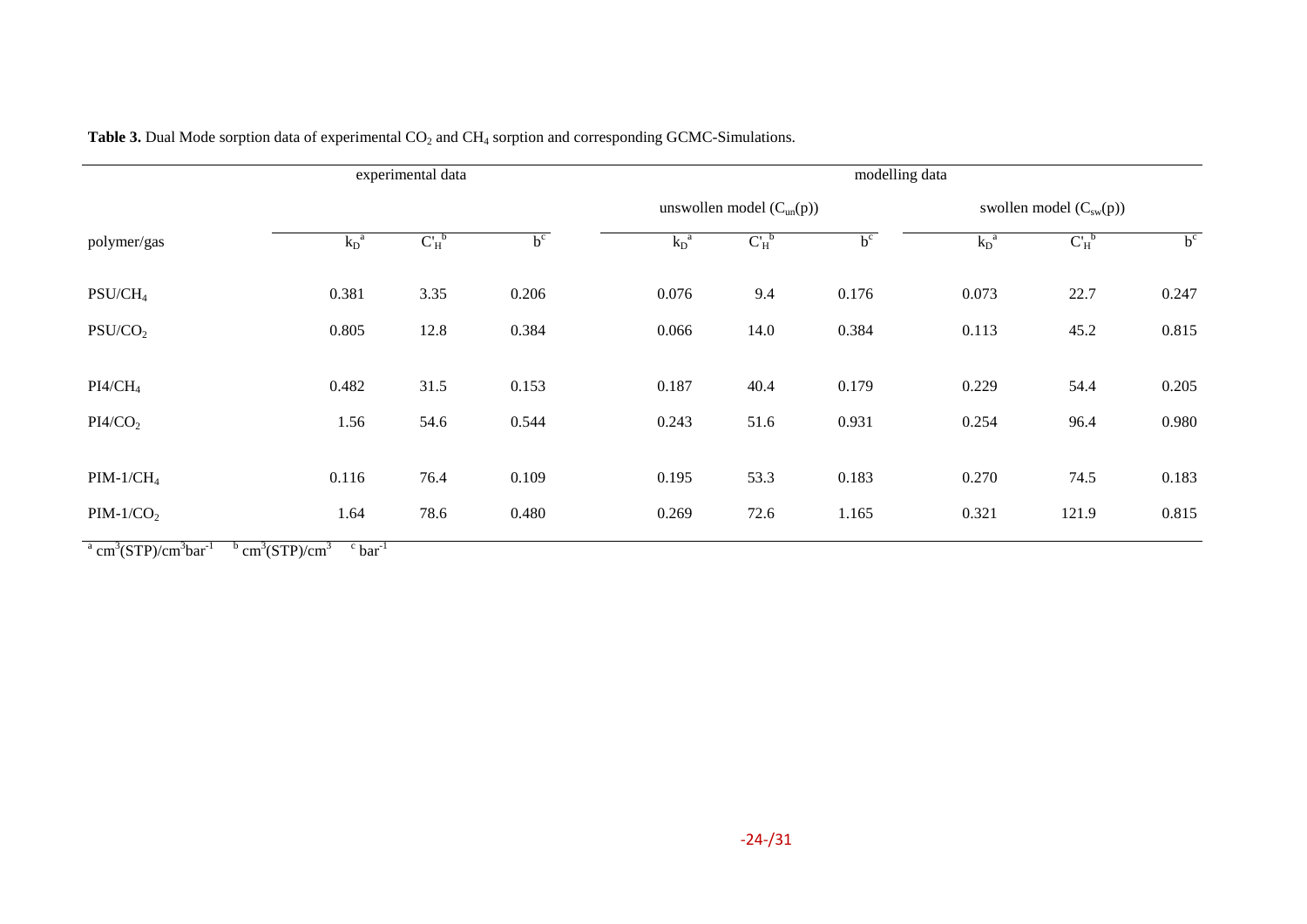#### **5 Conclusions**

Sorption and dilation characteristics of three polymers (PSU, PI4 and PIM-1) in contact with two gases  $(CO<sub>2</sub>$  and  $CH<sub>4</sub>)$  have been investigated utilizing experimental characterization methods and techniques of detailed atomistic molecular modeling. The density and concentration data at the minimum and maximum pressure of each experimental sorption and dilation isotherm were chosen as reference states to construct detailed molecular packing models of the nonswollen and swollen state of each polymer/gas system. Free Volume analyses have been performed by test particle insertion and it was shown, that by calibrating the test particle radius to a standard, good qualitative agreement to an estimation of the free volume using the Bondi method can be obtained.

Grand Canonical Monte Carlo (GCMC) simulations were performed to obtain simulated sorption isotherms for the nonswollen and swollen state, respectively, and a linear transition with pressure was proposed that achieves mostly excellent agreement to the experimental data.





<span id="page-25-0"></span>Figure 6. Sorption data (308 K, 35°C) of CO<sub>2</sub> (a) and CH4 (b) in the polymers PSU ( $\square$ ), PI4 ( $\bigcirc$ ), and PIM-1  $(\triangle)$ , along with the corresponding linearly weighted average of GCMC simulation results –).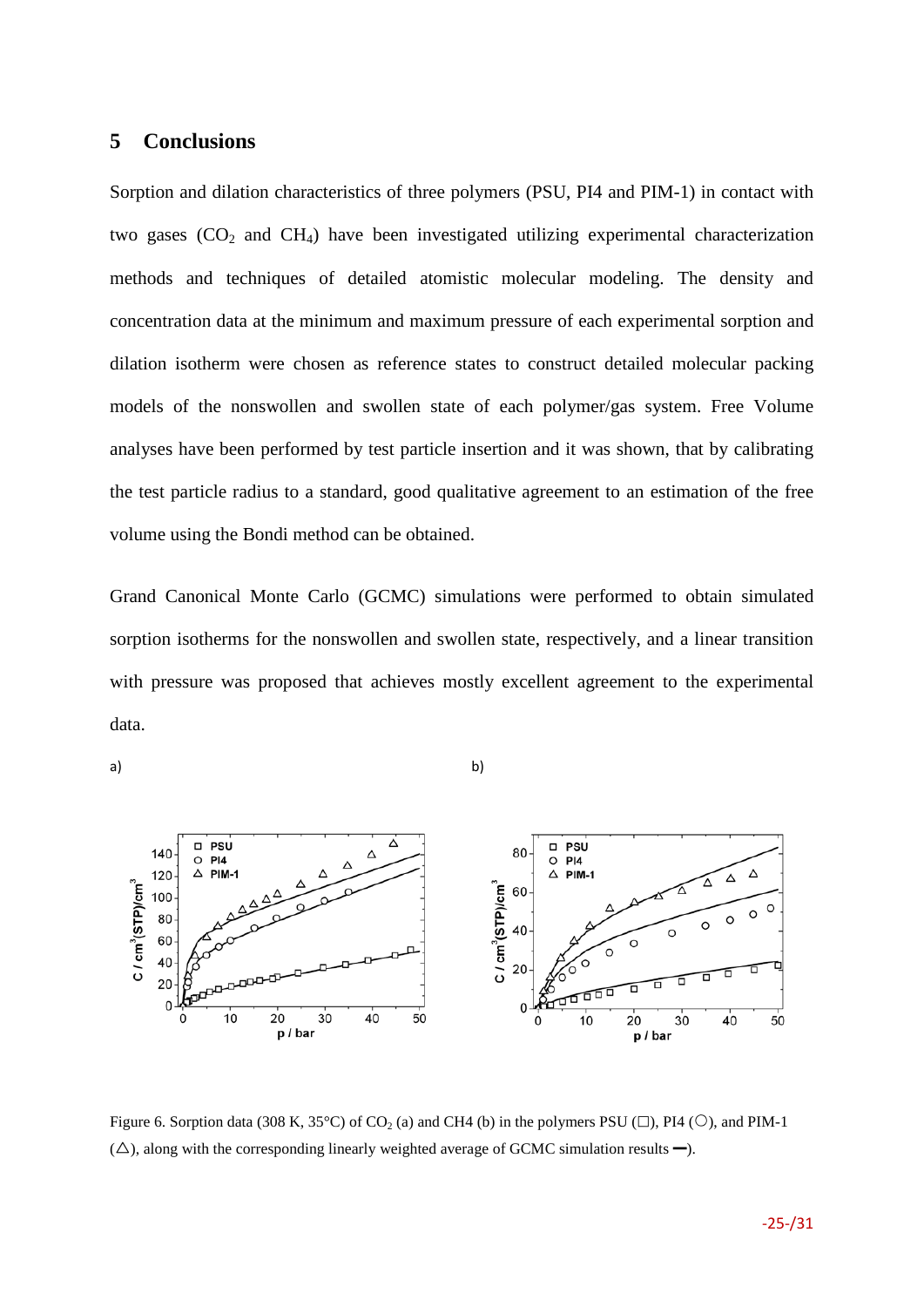The experimental sorption data of  $CO<sub>2</sub>$  for all three polymers along with the results of the GCMC simulation are summarized in figure [6a](#page-25-0). To retain lucidity, the simulation results are represented by single curves superimposing unswollen and swollen state data using equation [\(4\)](#page-21-0) as described above. Besides the good agreement between experimental and simulated results, it can be concluded that sorption capacity highly depends on the amount of accessible free volume. The calculation of the Free Volume by way of the Bondi-method shows (see Table [2\)](#page-18-0) that the polymers, according to the amount of their FFV, are ordered as PSU << PI4  $\leq$  PIM-1. Qualitatively, the same order is found for the sorption capacity C'<sub>H</sub> of the dual-mode fir of the experimental data and of the swollen reference state  $C_{sw}(p)$ , which – despite the limits of the model - can be taken as a measure for the overall sorption capacity (cf. Table [3\)](#page-24-0).

The same qualitative agreement can be observed from the  $CH<sub>4</sub>$  sorption results of both, experiment and simulation.

The method to simulate sorption isotherms, as proposed in this work, using experimental input of two reference states and combining the GCMC simulations on both states, has in effect no predictive character. However, the fact that the interpolation over a wide pressure range shows well agreement to experimental data validates the packing models as well as the general approach for three different classes of membrane polymers. Furthermore, if reasonable assumptions are made regarding the dependency of the density change on pressure, the presented method is capable to afford reasonable first approximation predictions in a moderate pressure range.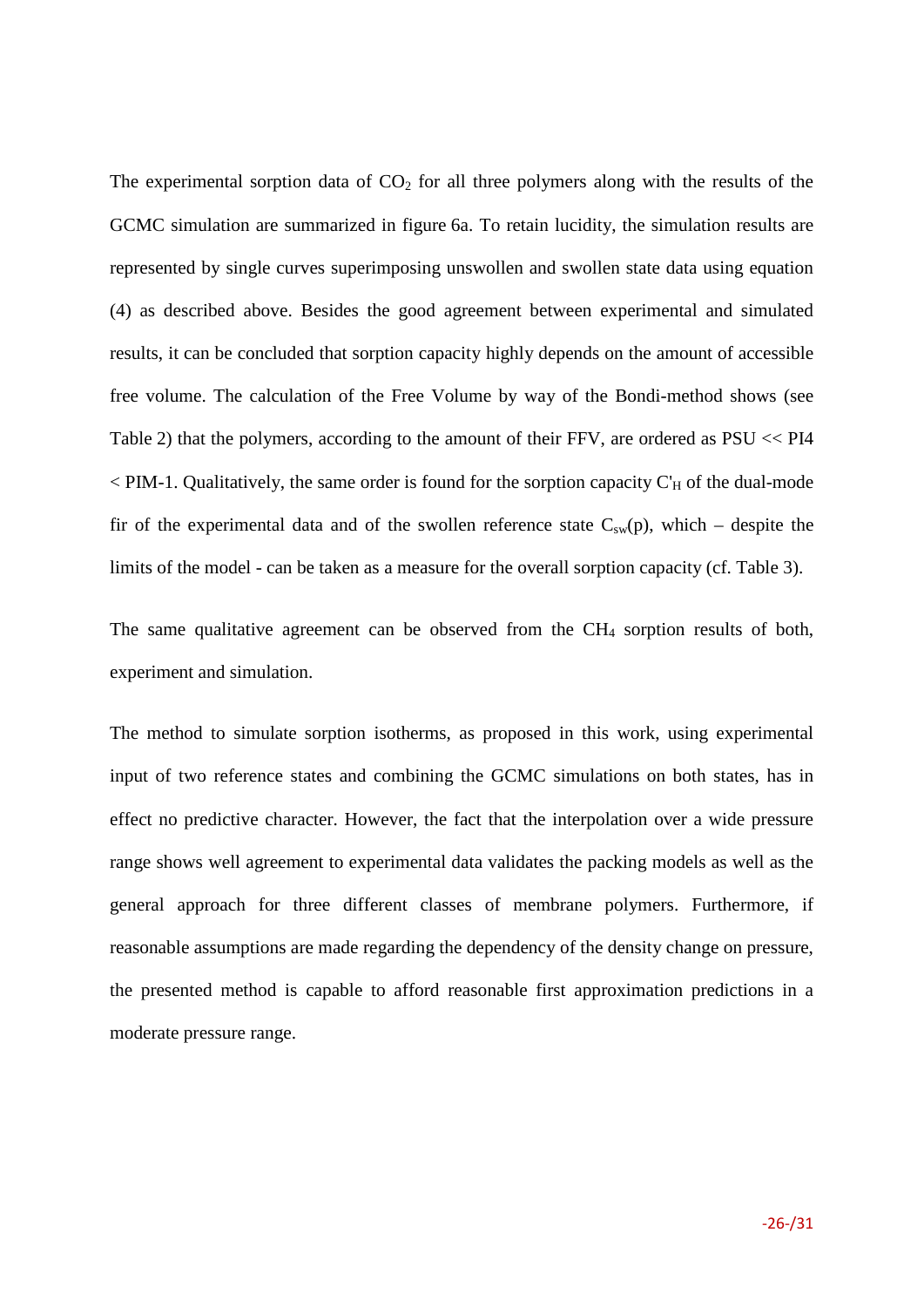## **Acknowledgements**

This work was supported by funding of the Deutsche Forschungsgemeinschaft (DFG) under Grants Bo1921/1-2 and 1-3, He2108/2-1 and 2-3 as well as in parts for O.H. by the PhDprogram of BAM. Furthermore the authors would like to thank J. Frahn, K. Heinrich and D. Fritsch (GKSS) for helpful discussions and providing polymer samples.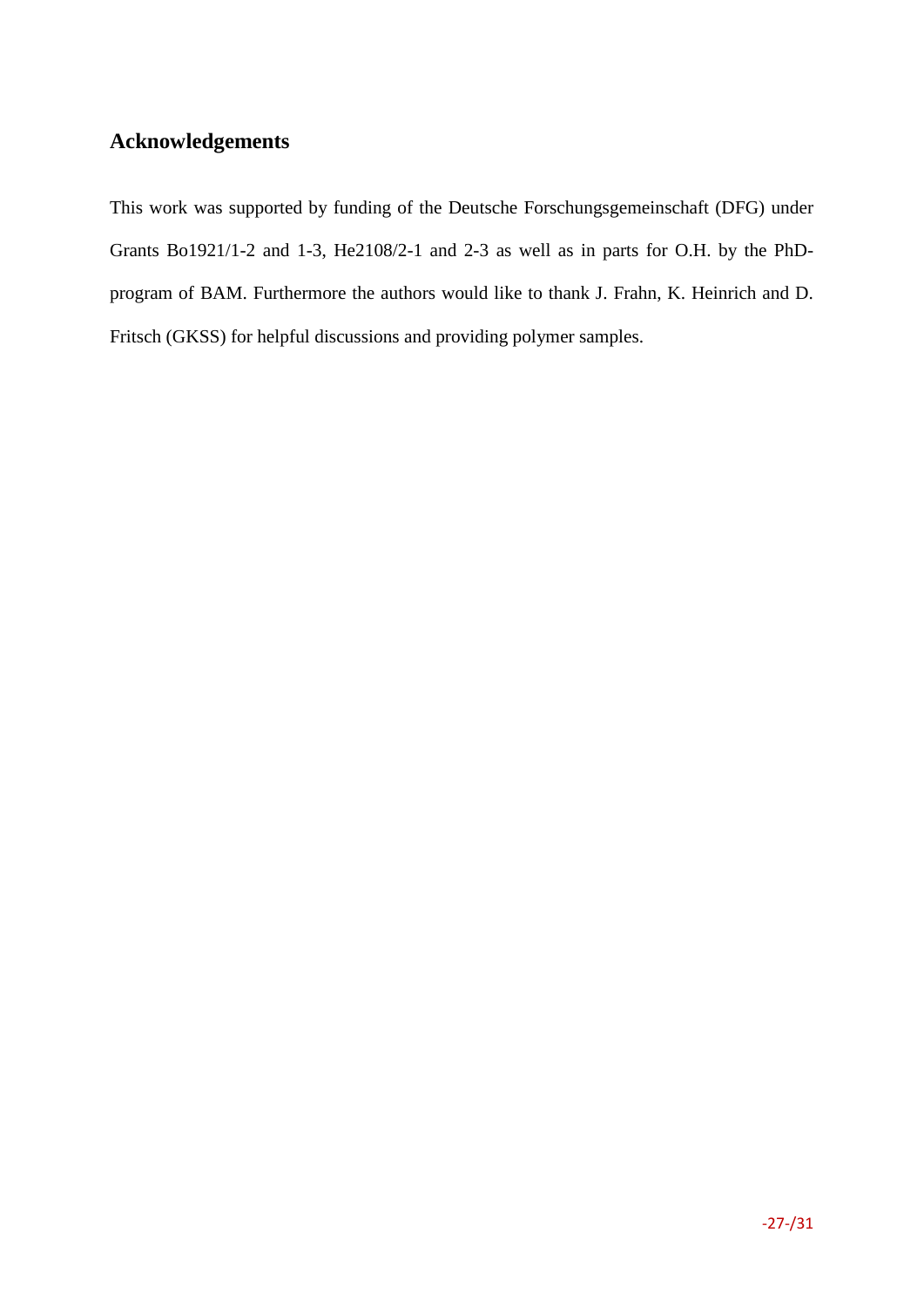## **References**

1 D.L. Tomasko et al., A Review of CO2 Applications in the Processing of Polymers,. *Ind. Eng. Chem. Res.* **42** (2003) 6431―6456.

<sup>2</sup>A.F. Ismail, W. Lorna, Penetrant-Induced Plasticization Phenomenon in Glassy Polymers for Gas Separation Membrane, *Sep. Purif. Technol.* **27** (2002) 173―194.

<sup>3</sup> H.Q. Lin et al. Plasticization-Enhanced Hydrogen Purification using Polymeric Membranes, *Science* **311** (2006) 639―642.

 $4$  O. Hölck,.M.R. Siegert, M. Heuchel, M. Böhning, CO<sub>2</sub> Sorption Induced Dilation in Polysulfone: Comparative Analysis of Experimental and Molecular Modeling Results, *Macromolecules* **39** (2006) 9590―9604.

<sup>5</sup> D. Hofmann, L. Fritz, J. Ulbrich, C. Schepers, M. Böhning, Detailed-atomistic molecular modeling of small molecule diffusion and solution processes in polymeric membrane materials, *Macromol. Theor. Simul.* **9** (2000) 293-327.

<sup>6</sup> D. Hofmann, M. Heuchel, Yu. Yampolskii, V, Khotimski, V. Shantarovich, Free Volume Distributions in Ultrahigh and Lower Free Volume Polymers: Comparison between Molecular Modeling and Positron Lifetime Studies, *Macromolecules* **35** (2002) 2129―2140.

<sup>7</sup> E. Tocci, P. Pullumbi, Molecular simulation of realistic membrane models of alkylated PEEK membranes, *Mol. Simul.* **32** (2006) 145-154.

<sup>8</sup> G. Marque, S. Neyertz, J. Verdu, Molecular Dynamics Simulation Study of Water in Amorphous Kapton. *Macromolecules* **41**, (2008) 3349-3362.G\*

<sup>9</sup> D.N.Theodorou, Principles of Molecular Simulation of Gas Transport in Polymers in Yu. Yampolskii, I. Pinnau, B. Freeman (Eds.), *Materials Science of Membranes for Gas and Vapor Separation*, John Wiley & Sons, Chichester 2006

J.R. Fried, Molecular Simulation of Gas and Vapor Transport in Highly Permeable Polymers, Ibid.

<sup>10</sup> B. Widom, Some Topics in the Theory of Fluids, *J. Chem. Phys.* **39** (1963) 2808-2812.

<sup>11</sup> A.A. Gusev, U.W. Suter, Theory for solubility in static systems, *Phys. Rev. A* **43** (1991) 6488-6494.

<sup>12</sup> A.A. Gusev, U.W. Suter, Dynamics of small molecules in dense polymers subject to thermal motion, *J. Chem. Phys.* **99** (1993) 2228-2234.

<sup>13</sup> M. Siegert, M. Heuchel, D. Hofmann, A Generalized Direct-Particle-Deletion Scheme for the Calculation of Chemical Potential and Solubilities of Small- and Medium-Sized Molecules in Amorphous Polymers, J. Comput. Chem. **28** (2007) 877-889

 $14$  G.C. Boulougouris, I.G. Economou, D.N. Theodorou, On the calculation of the chemical potential using the particle deletion scheme, *Mol. Phys.* **96** (1999) 905-913.

<sup>15</sup> I. Cozmuta, M. Blanco, W. Goddard, Gas Sorption and Barrier Properties of Polymeric Membranes from Molecular Dynamics and Monte Carlo Simulations, *J. Phys. Chem. B* **111** (2007) 3151-3166.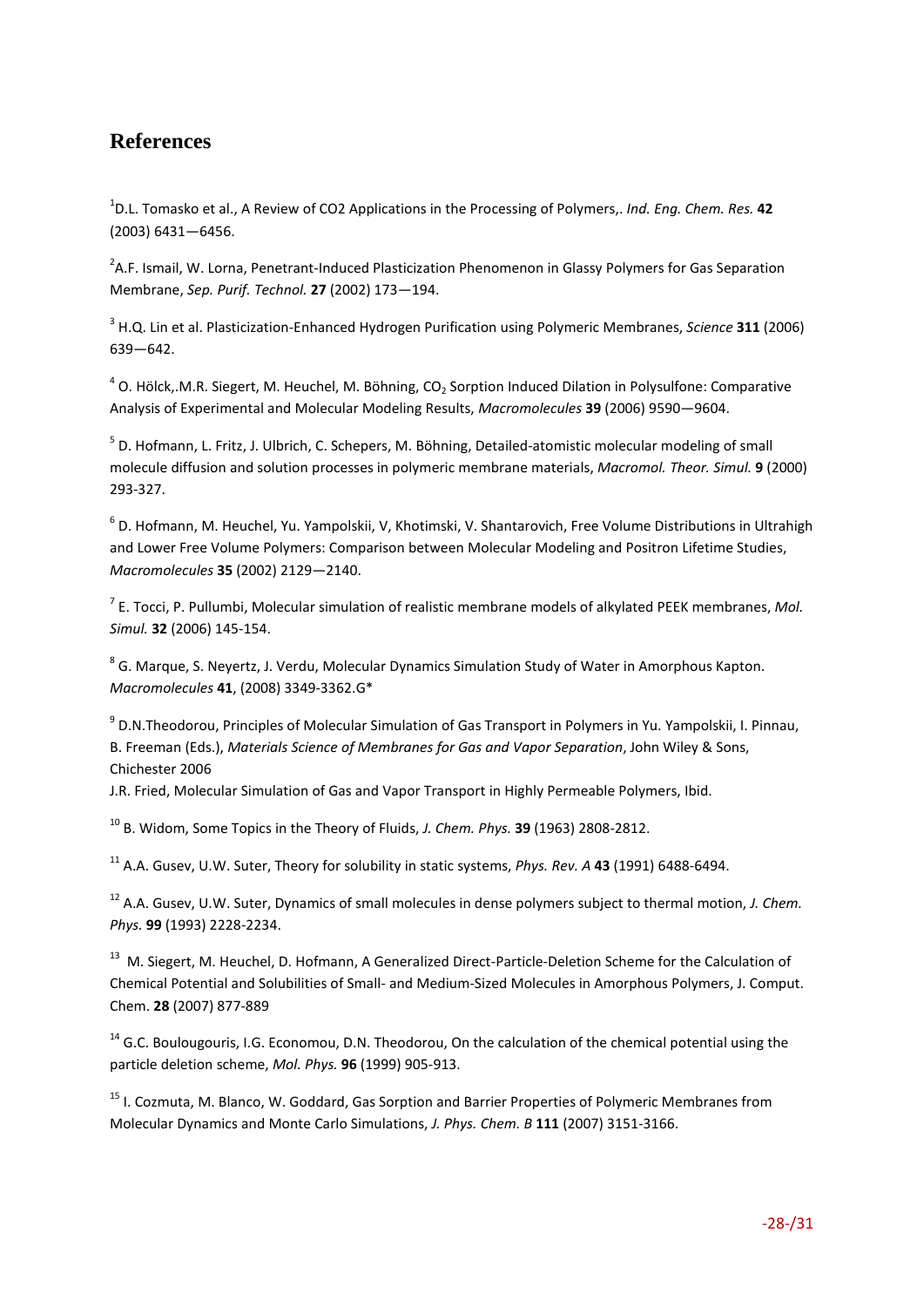<sup>16</sup> X. Wang, A. Hill, B. Freeman et al., Structural, sorption and transport characteristics of an ultrapermeable polymer, *J. Membr. Sci.* **314** (2008) 15-23.

<span id="page-29-0"></span><sup>17</sup> H. Eslami, F. Müller-Plathe, Molecular Dynamics Simulation of Sorption of Gases in Polystyrene, *Macromolecules* **40** (2007) 6413-6421.

<span id="page-29-1"></span><sup>18</sup> J. Vrabec, H. Hasse, Grand Equilibrium: vapour-liquid equilibria by a new molecular simulation method, *Mol. Phys.* **100** (2002) 3375-3383.

<span id="page-29-2"></span><sup>19</sup> M. Heuchel, M. Böhning, O. Hölck, M.R. Siegert. D. Hofmann, Atomistic Packing Models for Experimentally Investigated Swelling States Induced by CO<sub>2</sub> in Glassy Polysulfone and Poly(ether sulfone), *J. Polym. Sci. Part B: Polym. Phys.* **44** (2006) 1874―1897.

<span id="page-29-3"></span><sup>20</sup> O. Hölck, M. Heuchel, M. Böhning, D. Hofmann, Simulation of experimentally observed dilation phenomena during integral gas sorption in glassy polymers, *J. Polym. Sci. Part B: Polym. Phys.* **46** (2008) 59-71.

<sup>21</sup> O. Hölck, *Gas Sorption and Swelling in Glassy Polymers - Combining Experiment, Phenomenological Models and Detailed Atomistic Molecular Modeling*. Thesis, TU-Berlin (D83), (2008)

<sup>22</sup> A.J. Erb, D.R. Paul, Gas Sorption and Transport in Polysulfone, *J. Membr. Sci.* **8** (1981) 11―22.

<sup>23</sup> J.S. Chiou, Y. Maeda, D.R. Paul, Gas Permeation in Polyethersulfone, *J. Appl. Polym. Sci.* **33** (1987) 1823―1828.

<sup>24</sup> J.S. Wang, Y. Kamiya, Concurrent Measurements of Sorption and Dilation Isotherms and Diffusivity for Polysulfone Membrane Carbon-Dioxide System, *J. Membr. Sci.* **98** (1995) 69―76.

<sup>25</sup> J.S. Wang, Y. Kamiva, Y. Naito, Effects of CO<sub>2</sub> Conditioning on Sorption, Dilation, and Transport Properties of Polysulfone, *J. Polym. Sci. Part B: Polym. Phys.* **36** (1998) 1695―1702.

<sup>26</sup> J.S. McHattie, W.J. Koros, D.R. Paul, Gas-Transport Properties of Polysulfones. 1. Role of Symmetry of Methyl-Group Placement on Bisphenol Rings, *Polymer* **32** (1991) 840―850.

<sup>27</sup> Y. Kamiya, T. Hirose, K. Mizoguchi, Gravimetric Study of High-Pressure Sorption of Gases in Polymers, *J. Polym. Sci. Part B: Polym. Phys.* **24** (1986) 1525―1539.

<sup>28</sup> M. Böhning, J. Springer, Dilation and Relaxational Processes in Glassy Polymer Gas Systems - I. Poly(sulfone) and Poly(ether sulfone), *Polymer* **39** (1998) 5183―5195.

<sup>29</sup> J.D. Wind, S.M. Sirard, D.R. Paul, P.F. Green, K.P. Johnston, W.J. Koros, Relaxation Dynamics of CO2 Diffusion, Sorption, and Polymer Swelling for Plasticized Polyimide Membranes, *Macromolecules* **36** (2003) 6442―6448.

<sup>30</sup> P.M. Budd, Putting Order into Polymer Networks, *Science* **316** (2007) 210―211.

<sup>31</sup> P.M. Budd, N.B. McKeown, Highly permeable polymers for gas separation membranes, *Polym. Chem*. **1** (2009) 63-68

<sup>32</sup> S. Thomas, I. Pinnau, N. Du, M.D. Guiver, Pure- and mixed-gas properties of a microporous spirobisindanebased ladder polymer (PIM-1), *J. Membr. Sci.* **333** (2009) 125-131

<sup>33</sup> D. Fritsch, G. Bengtson, M. Carta, N. McKeown, Synthesis and Gas Permeation Properties of Spirobischromane-Based Polymers of Intrinsic Microporosity, *Macromol Chem. Phys.* **212** (2011) 1137-1146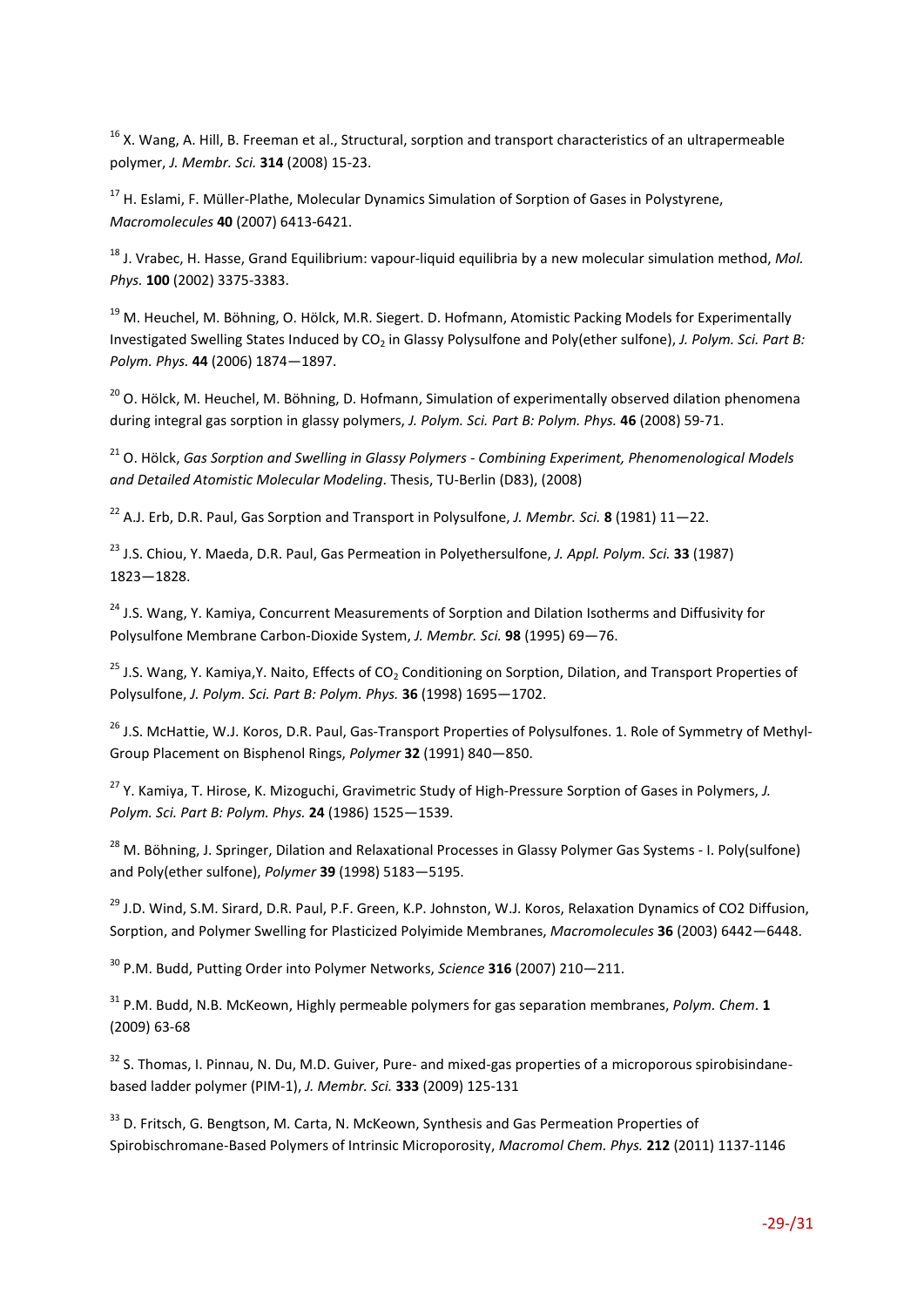<sup>34</sup> Budd, P.M. et al. Gas Separation Membranes from Polymers of Intrinsic Microporosity. *J. Membr. Sci.* **251**, 263―269(2005).

<sup>35</sup> P.M. Budd, N.B. McKeown et al., Gas permeation parameters and other physicochemical properties of a polymer of intrinsic microporosity: Polybenzodioxane PIM-1, *J. Membr. Sci.* **325** (2008) 851-860

<sup>36</sup> W. Fang, L. Zhang, J. Jiang, Polymers of intrinsic microporosity for gas permeation: a molecular simulation study, *Mol. Simul.* **36** (2010) 992-1003

<sup>37</sup> G.S. Larsen, P. Lin, K.E. Hart, C.M. Colina, Molecular Simulations of PIM-1-like Polymers of Intrinsic Microporosity, *Macromolecules* **44** (2011) 6944-6951

<sup>38</sup> J. Kruse, J. Kanzow, K. Rätzke, F. Faupel, M. Heuchel, J. Frahn, D. Hofmann, Free Volume in Polyimides: Positron Annihilation Experiments and Molecular Modeling, *Macromolecules* **38** (2005) 9638―9643.

<span id="page-30-0"></span><sup>39</sup> P.M. Budd et al., Solution-Processed, Organophilic Membrane Derived from a Polymer of Intrinsic Microporosity, *Adv. Mater.* **16** (2004) 456―459.

<sup>40</sup> Budd, P. et al. Polymers of intrinsic microporosity (PIMs): robust, solution-processable, organic nanoporous materials, *Chem. Commun.* (2004) 230-231.

<span id="page-30-1"></span><sup>41</sup> P.M. Budd, N.B. McKeown, D. Fritsch, Free Volume and Intrinsic Microporosity in Polymers, *J. Mater. Chem.* **15** (2005) 1977―1986.

<span id="page-30-2"></span><sup>42</sup> M. Böhning, *Untersuchungen der Gaspermeationseigenschaften von Polymeren und dabei auftretender Wechselwirkungs- und Quellungsphänomene*, Thesis, TU-Berlin (D83) (1997).

<span id="page-30-3"></span><sup>43</sup> D.N. Theodorou, U.W. Suter, Detailed Molecular-Structure of a Vinyl Polymer Glass, *Macromolecules* **18** (1985) 1467―1478.

<span id="page-30-4"></span><sup>44</sup> D.N. Theodorou, U.W. Suter, Atomistic Modeling of Mechanical Properties of Polymeric Glasses, *Macromolecules* **19** (1986) 139―154.

<sup>45</sup> Amorphous Cell in Polymer User Guide, MSI / Accelrys Inc., San Diego 1999.

<sup>46</sup> M. Heuchel, D. Fritsch, P.M. Budd, N.B. McKeown, D. Hofmann, Atomistic packing model and free volume distribution of a polymer with intrinsic microporosity (PIM-1), *J. Membr. Sci.* **318** (2008) 84-99.

<sup>47</sup> A. Bondi, *Physical Properties of Molecular Crystals, Liquids and Glasses*, J. Wiley , New York 1968.

<sup>48</sup> J.Y. Park, D.R. Paul, Correlation and prediction of gas permeability in glassy polymer membrane materials via a modified free volume based group contribution method, *J. Membr. Sci.* **125** (1997) 23-39.

<sup>49</sup> D. Hofmann, M. Entrialgo-Castano, M. Lerbret, M. Heuchel, Y. Yampolskii, Molecular Modeling Investigation of Free Volume Distributions in Stiff Chain Polymers with Conventional and Ultrahigh Free Volume: Comparison between Molecular Modeling and Positron Lifetime Studies, *Macromolecules* **36** (2003) 8528―8538.

<sup>50</sup> D. Peng, D.B. Robinson, New 2-Constant Equation of State, *Ind. Eng. Chem. Fund.* **15** (1976) 59―64.

<sup>51</sup> R. Paterson et al., Solubility of Gases in Glassy Polymers, IUPAC-NIST Solubility Data Series 70, *J. Phys. Chem. Ref. Data* **28** (1999) 1255―1450.